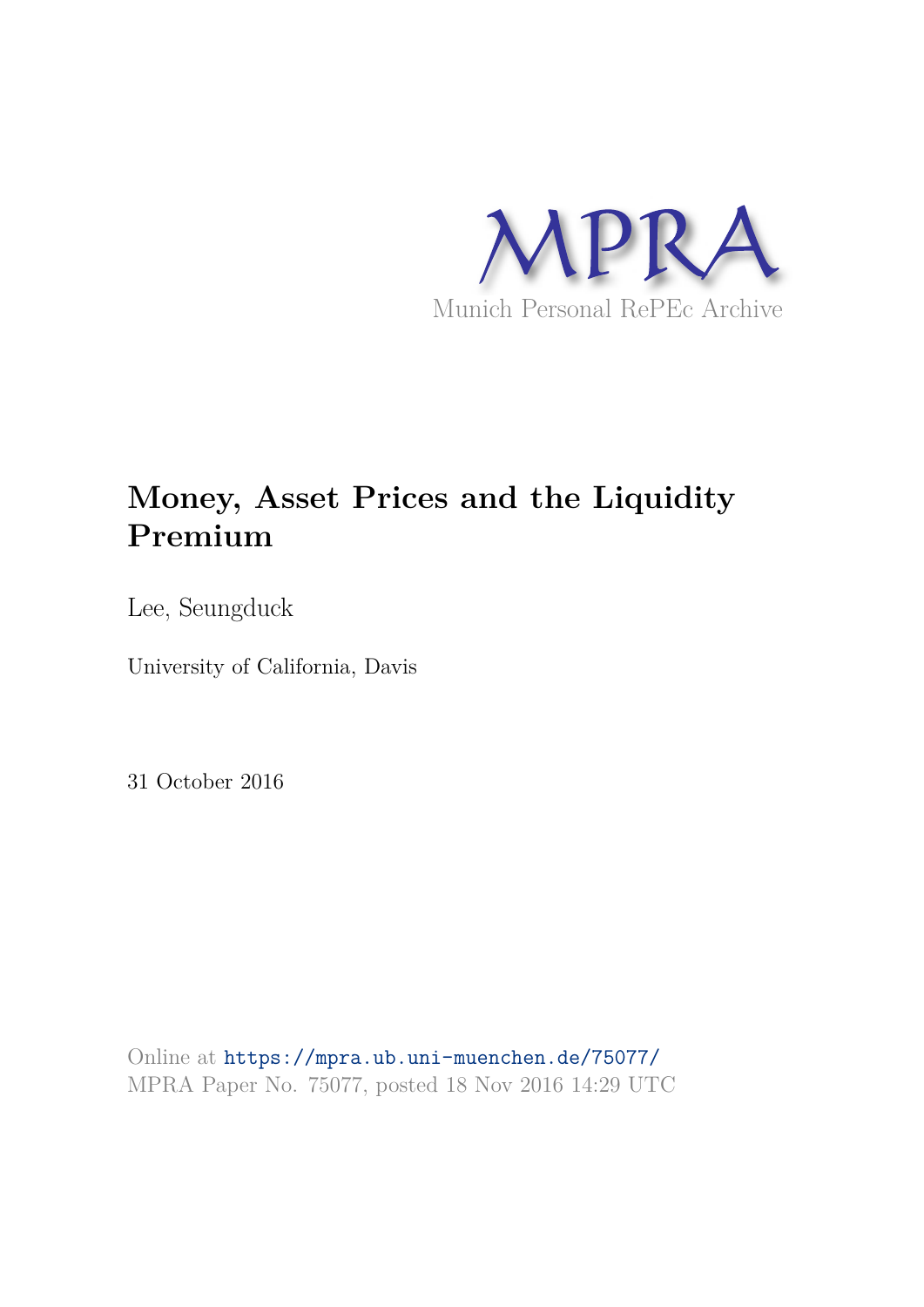# Money, Asset Prices and the Liquidity Premium

### **Seungduck Lee\***

October 31, 2016 Click here for the most recent version

#### ABSTRACT –

This paper examines the effect of monetary policy on the liquidity premium, i.e., the market value of the liquidity services that financial assets provide. To guide the empirical analysis, I set up a monetary search model in which bonds provide liquidity services in addition to money. The theory predicts that money supply and nominal interest rates are positively correlated with the liquidity premium, but the premium is negatively correlated with the bond supply. The empirical analysis over the period from 1946 and 2008 confirms the theoretical predictions. This indicates that liquid bonds are substantive substitutes for money and the opportunity cost of holding money plays a key role in asset price determination. Lastly, the theory rationalizes the existence of negative nominal yields in equilibrium, when the cost of holding money is low whereas liquid bonds are scarce, and I present empirical findings to support it.

JEL Classification: E31, E41, E50, E52, G12

Keywords: asset price, monetary search model, liquidity, liquidity premium, money supply, negative nominal yield

—————————————————————————————————————————-

\* Department of Economics, University of California, Davis, Email: sddlee@ucdavis.edu.

I am grateful to Athanasios Geromichalos, Bonghyun Baek, Jaerim Choi, Andres Carvajal, Federico Guerrero, Espen Henriksen, Oscar Jorda, Jiwon Lee, Ina Simonovska, Yujung Suh, Inmo Sung, and Alan Taylor for useful comments and suggestions. We would also like to thank participants at talks at University of California, Davis, Inha University, and University of Nevada, Reno. All errors are mine.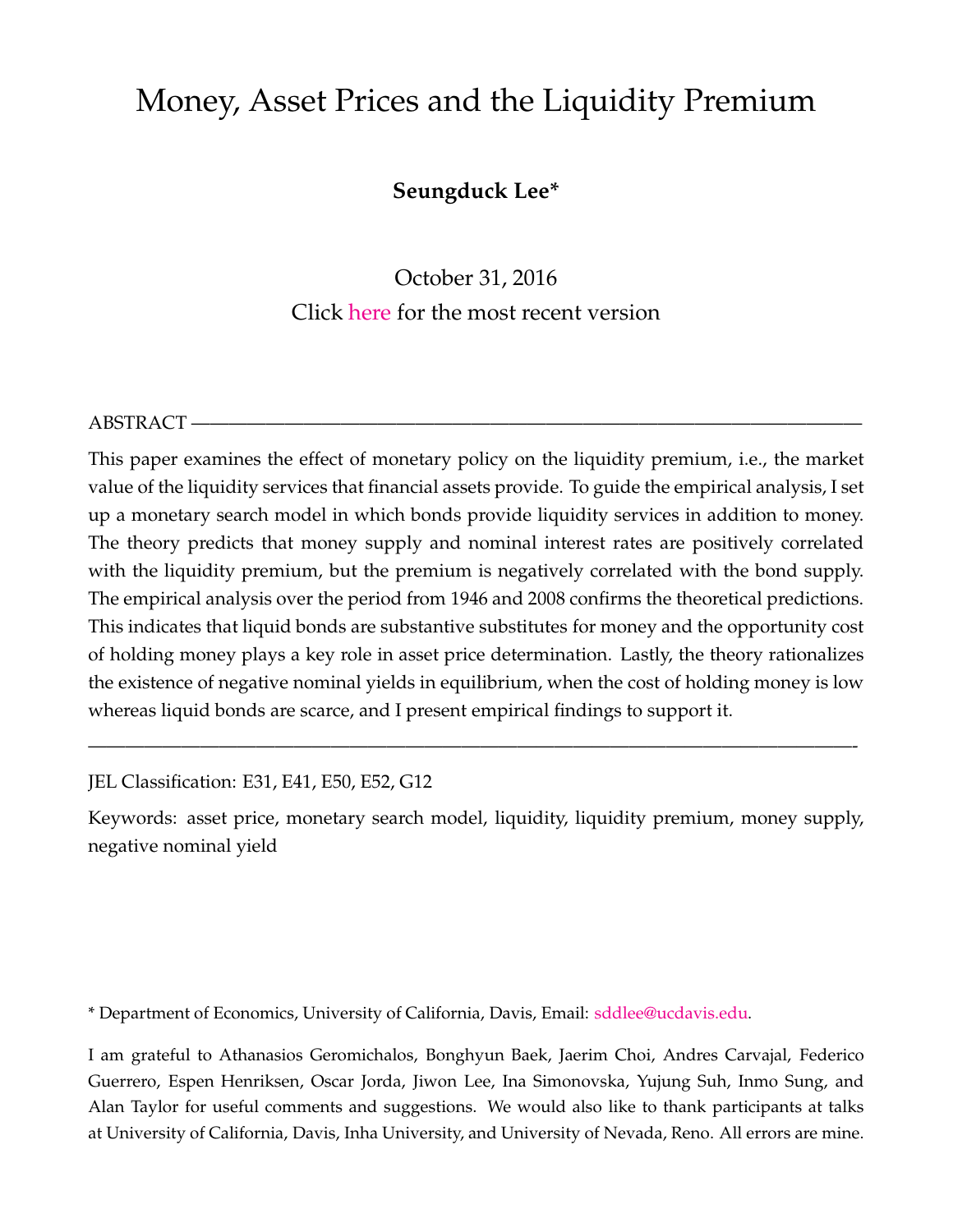### **1 Introduction**

Investors value financial assets not only for their intrinsic value, i.e., their expected dividend or payment stream, but also for their liquidity: their ability to help facilitating transactions. For instance, U.S Treasuries are often used as collateral in a secured credit market through repurchase agreements, they are easily sold for cash in secondary asset markets, and, oftentimes, they are used directly as means of payment. Accordingly, many liquid financial assets are priced above their respective fundamental value, and their prices are higher than those of illiquid assets with comparable safety and maturity characteristics; the assets bear liquidity premia. Also, it is well known that the liquidity premia account for a large part of the variation in the liquid asset prices observed in financial markets.

The objective of this paper is to examine the effect of monetary policy on such liquidity premia and to explore the possibility for liquidity based rationale for negative bond yields which have been observed in some countries since the recent financial crisis in 2008. In particular, the paper focuses on the effect of money and bond supplies, which are directly related to open market operations of the central bank. The open market operations, as a primary policy tool to reach its monetary policy objectives, are involved with buying and selling bonds in exchange for money in the "open market", i.e., in the secondary asset trade market. These open market operations allow the monetary authority to affect the supplies of money and bond circulated in an economy, in terms of both their levels and growth rates, and thereby short term interest rates at the end. On the other hand, since the liquidity services provided by liquid bonds such as Treasuries are similar to those of money in the sense that they can help facilitating transactions; otherwise would not occur, bonds partially play a role as a substitute with money. This relationship between money and bonds naturally gives rise to questions: how and under what conditions money and bond supplies affect the liquidity premia, and how bonds' liquidity can cause the negative yields.

First, I set up a monetary search model developed by Lagos and Wright (2005) to answer the questions aforementioned theoretically and use it as a guidance to the empirical exercise. It is worth noticing that the main feature of this type of monetary model is to have microfoundations for monetary exchange in a macro framework: an explicit exchange process is embedded into the model. Due to this characteristic of the model, it can deliver new and different results which are not obvious in other monetary models: money-in-utility (MIU), cashin-advance (CIA) and cash-credit good (CC) models. Importantly, the monetary search model is more useful in answering the questions addressed in the paper: how the liquidity premia are determined endogenously, under what conditions bonds' liquidity properties can cause negative bond interest rates, and how one-time injection of money or bonds into an economy affects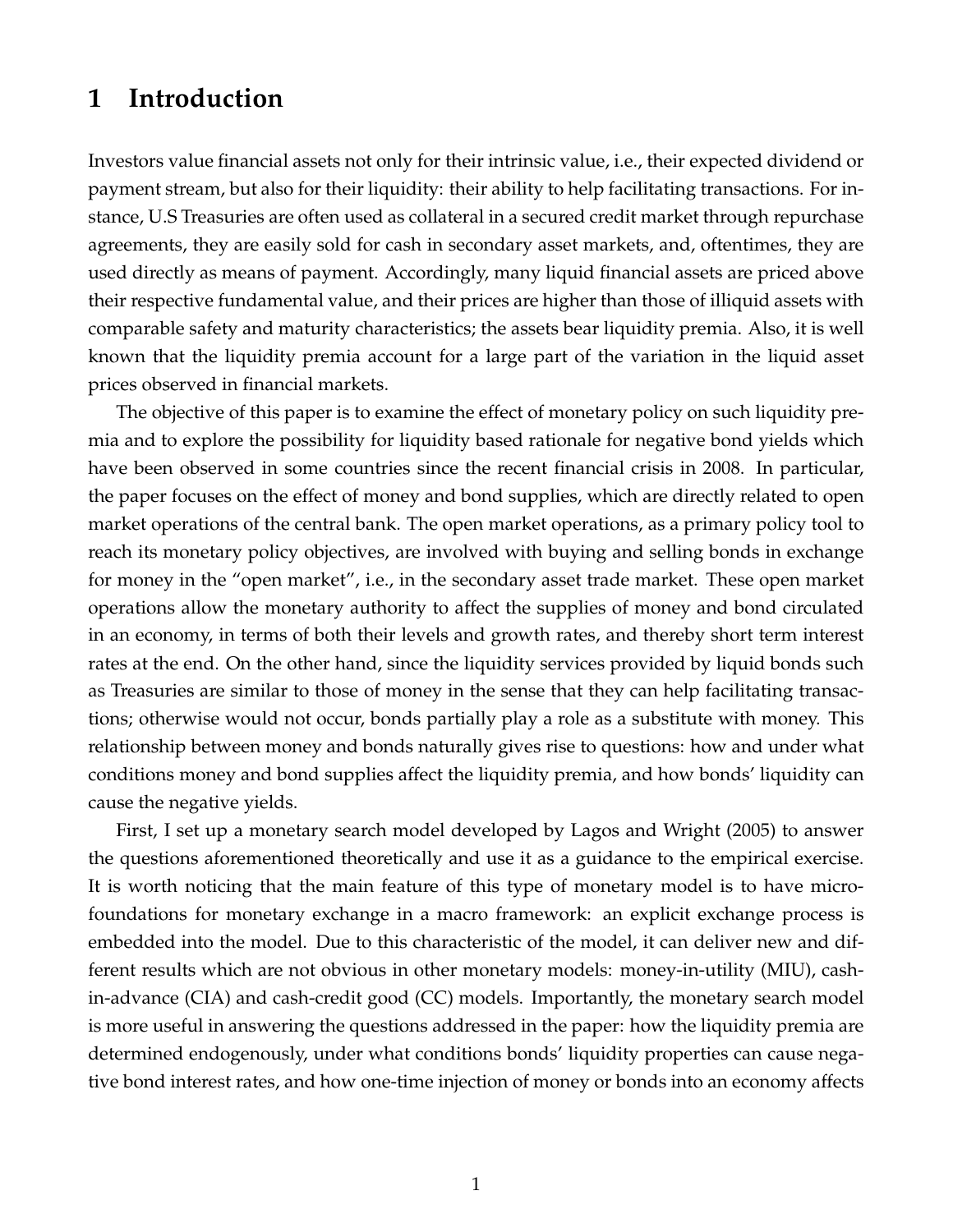the liquidity premia differently.<sup>1</sup>

Specifically, I extend the baseline framework of Lagos and Wright (2005) by including a riskfree government bond in addition to fiat money. The government bond in the model is liquid in the sense that it is useful in the exchange process. Due to its liquidity, its equilibrium price exceeds the fundamental value, and its supply naturally affects its price (or its yield) through changing the liquidity premium. The empirical exercise with the US data also presents that the bond supply has a negative impact on the liquidity premium. Furthermore, its ability to facilitate transactions in a goods market characterized by frictions (such as anonymity and limited commitment) makes it a substitute for money to some degree because money also performs a similar function. Accordingly, not only bond supply but also money supply affect the bond's liquidity premium and thereby its price. Specifically, the key concept that links money supply and the liquidity premium is the opportunity cost of holding money. An increase in money growth rate raises the inflation rate under fully flexible prices. It implies higher nominal interest rates through the Fisher effect, i.e., the higher cost of holding money in the end. $2$  Then, agents substitute more costly fiat money with liquid bonds because they are also useful in the exchange process, which, in turn, leads to greater demand, higher liquidity premia and, ultimately, higher bond prices (lower bond yields). As a result, the money growth rate has a positive influence on the premium. This relationship is also supported empirically.

Interestingly, my model also suggests liquidity based explanation about negative nominal yields as an equilibrium phenomenon. It demonstrates that bonds' liquidity properties can cause the negative yields in the case where there exist transactions where bonds are used as indirect media of exchange, like repurchase agreement contracts (but would not money) and so strong demand on liquid bonds for their liquidity services. In particular, when the money holding cost is low (or short term interest rates are low) and bond supply is scarce, the extra liquidity services from bonds are highly valued, and therefore it can lead to the negative yields. Notice that the negative yields of liquid bonds can emerge even in the case where the short term interest rates are low but positive, i.e., there exist other illiquid assets with nonnegative yields. The empirical findings in Switzerland and the United States confirm this theoretical result. Notice that both Swiss and American government bonds are similar in the sense that there exists strong demand for their liquidity services even internationally unlike other countries' government bonds. We have observed the negative Treasury yields in Switzerland since 2008. In fact, a huge decline in the supply of liquid government bonds was markedly observed in Switzerland around the period of the financial crisis, starting in the last quarter of 2008 and then it has remained historically low until 2015. Moreover, short term nominal interest rates

<sup>&</sup>lt;sup>1</sup>See Waller (2015) and Lagos, Rocheteau, and Wright (2014) for more general discussion.

<sup>&</sup>lt;sup>2</sup>One time injection of money into the economy or a change in the level of money supply does not affect the liquidity premium and any other real variables in the model, but its growth rate does. Hence, money is neutral but not superneutral here. However, unlike money, one time injection of bonds has a substantial impact on real variables in the model.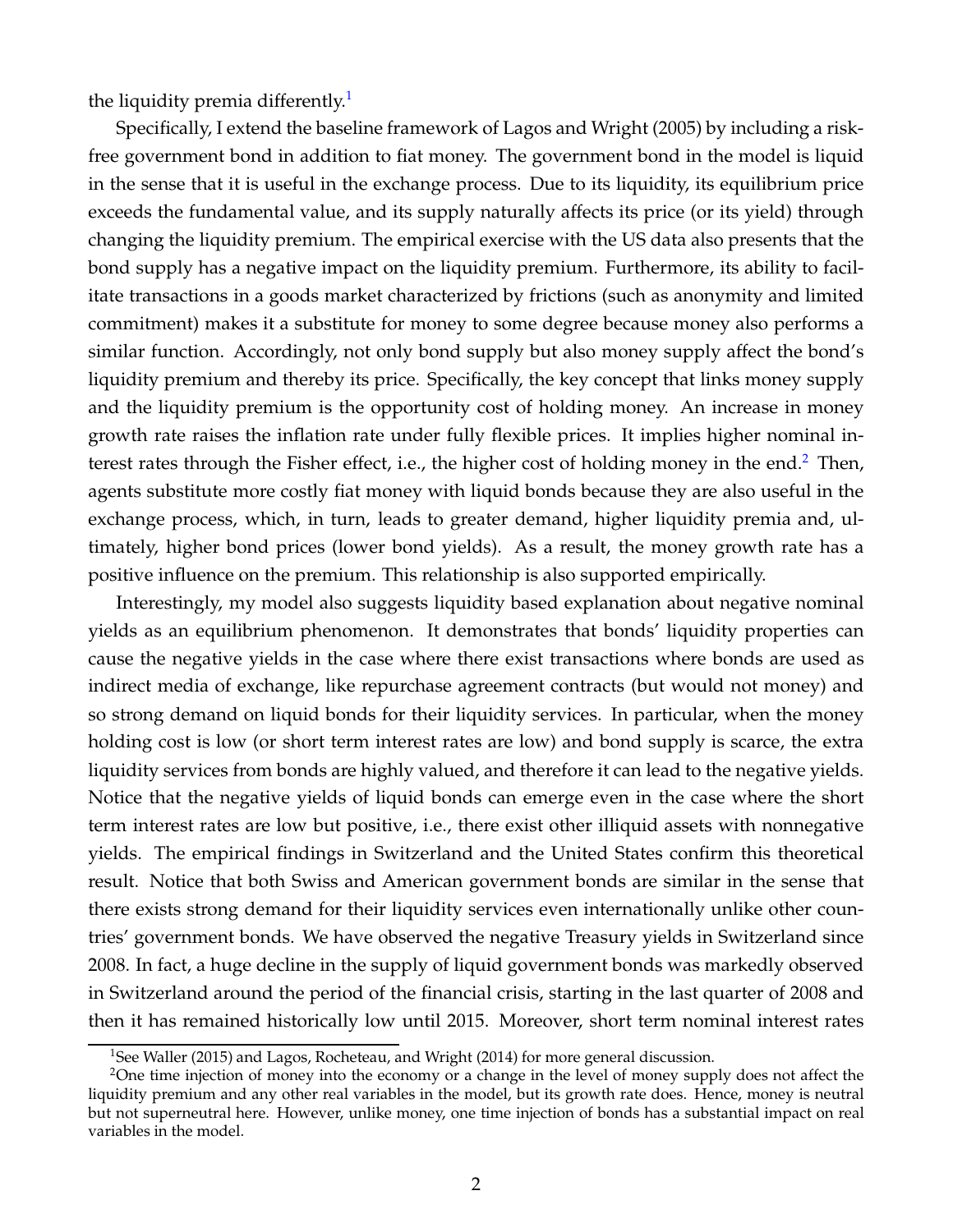were positive but close to zero during most of periods after  $2008<sup>3</sup>$ . These evidence suggests that the Treasuries' liquidity properties or their higher liquidity premia should cause their negative yields. For the similar reason, we observed the negative Treasury yields even in the US in September, 2015. Last but not least, it should be pointed out that the existence of negative nominal yields is often considered anomalous, because it is hard to reconcile through the lens of traditional monetary models. However, my model of asset liquidity can help rationalizing these observations.<sup>4</sup>

When it comes to the empirical exercise, I test the primary results of the theoretical model. In particular, I test whether money growth rate has a positive impact on the liquidity premia on liquid bonds, and whether bond supply has a negative impact. In addition, I examine empirically whether the existence of liquidity premia can be an important factor in explaining the aforementioned negative yields on liquid bonds. In the empirical tests, I use the US Treasuries as liquid bonds introduced in the model, and measure the liquidity premia of the Treasuries with different maturities for robustness of the empirical analysis. The examples include the spread of AAA-rated corporate bonds against the long term Treasury bonds, the TED spread, and the spreads of AA-rated Commercial Papers and Federal Deposit Insurance Corporation (FDIC) insured Certificates of deposits against Treasury bills.<sup>5</sup> These financial assets are comparably safe but not as liquid as Treasury bonds of similar maturities; therefore one can reasonably argue that the spreads between the yields on these assets and Treasury bonds (of similar maturities) reflect differences in liquidity premia. Next, I use a monetary aggregate, Narrow Money, as a proxy of money because it only includes components which can be used as a direct medium of exchange implied by the theory unlike other broader monetary aggregates such as M1 and M2. Furthermore, its demand is stable against its holding cost, or nominal interest rates in that it displays a downward sloping curve over the sample period as required in the theory later. Using these data, the empirical test results strongly confirm the predictions from the theory: the money growth rate has a positive influence on these measures of the liquidity premium, but bond supply has a negative impact.

From the theoretic point of view, a large money search literature similarly presents that the liquidity premium is a primary factor of variation in the prices of liquid financial assets, and that their supply is negatively correlated with the liquidity premium, whereas money supply is positively. Also, the key mechanism for this relationship is the opportunity cost of holding

 $3$ The negative Treasury yields were observed in some European countries such as Germany, Italy and France, but they emerged after the European Central Bank lowered its monetary policy target interest rate.

 $4$ One of the important lessons we've learned from asset liquidity is that it can shed light on existing asset-related puzzles from a new perspective and provide a liquidity-based theory of asset pricing. Examples include Lagos (2010a), Geromichalos, Herrenbrueck, and Salyer (2013), Geromichalos and Simonovska (2011), and Jung and Lee (2015).

<sup>&</sup>lt;sup>5</sup>I use the yearly measures which Krishnamurthy and Vissing-Jorgensen (2012) use in their paper for comparison as well as an additional measure such as the TED spread. Moreover, the quarterly data are presented here to increase the sample size of the measures.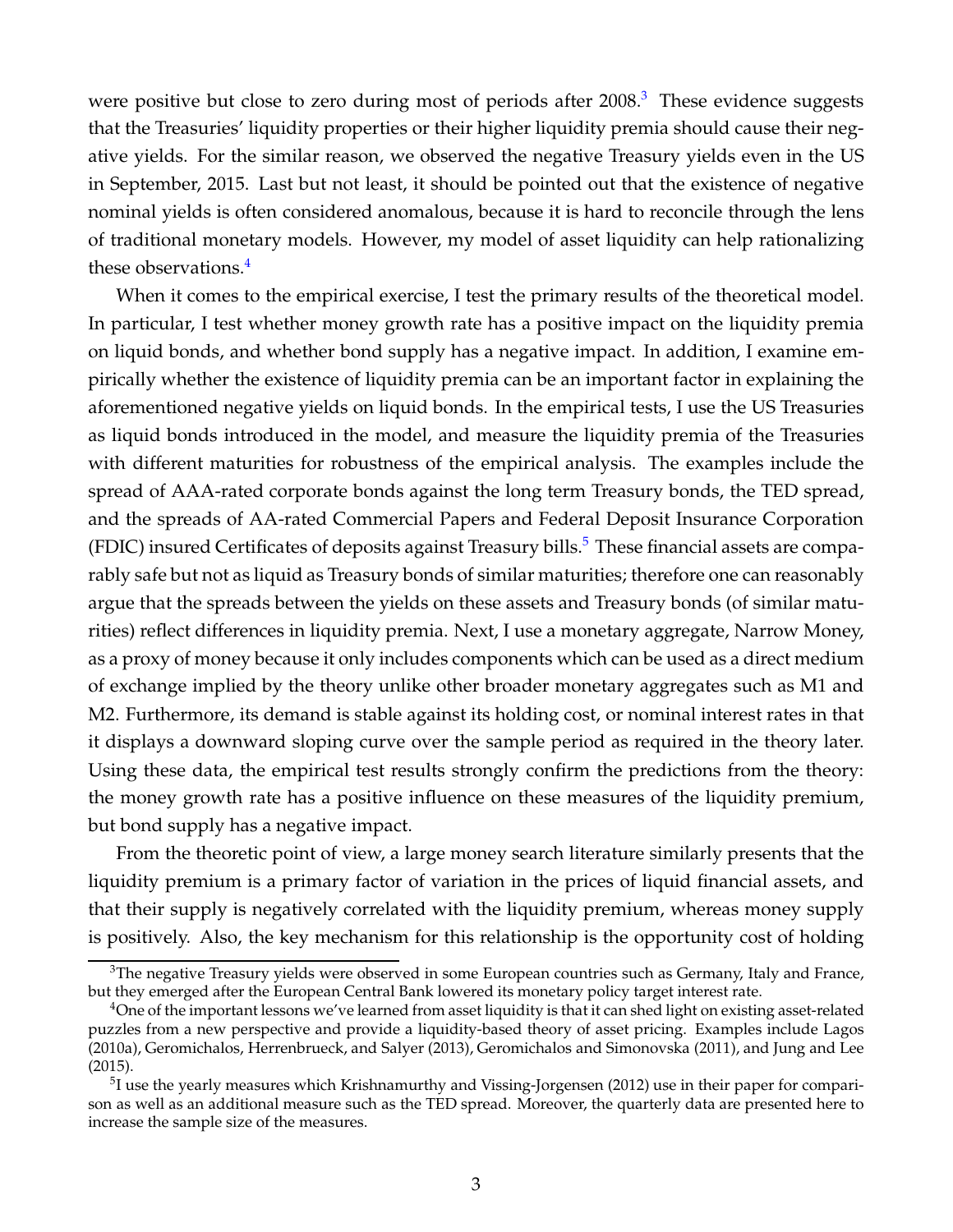money. As a pioneer theoretical paper, Geromichalos, Licari, and Suarez-Lledo (2007) set up a Lagos-Wright type of monetary search framework with a real asset, and theoretically present that the money growth rate increases the liquidity premium in the economy where neither money nor the asset are plentiful. They derive this result from the model where the asset is a perfect substitute to money in transactions in a decentralized market, and money growth leads to an increase in the opportunity cost of holding money. Also, several papers with this substitution relationship between money and financial assets deliver the more or less similar results. Examples include Rocheteau and Wright (2005a), Lagos (2010b), Lester, Postlewaite, and Wright (2012), Jacquet and Tan (2012), Williamson (2012), Carapella and Williamson (2015), Geromichalos and Herrenbrueck (2016), Rocheteau, Wright, and Xiao (2016), and Geromichalos, Lee, Lee, and Oikawa (2016). Also, Aruoba, Waller, and Wright (2011) calibrate a money search model to examine how money supply affects capital formation in a similar way. However, to the best of my knowledge, the literature has not tested empirically the impact of money supply on the liquidity premia, and not investigated much how and under what conditions liquidity premia can cause the negative yields on liquid assets, either.

On the other hand, there are a few papers in the finance literature which study the bond supply effect on the liquidity premium, and present that bond supply has a negative impact on the liquidity premium, or the convenience yield. $6$  For example, Krishnamurthy and Vissing-Jorgensen (2012) show a strong negative relationship between the U.S. Treasury supply and its convenience yield. Greenwood, Hanson, and Stein (2015) show that the T-bill supply has a negative impact on its liquid premium. Similarly, Longstaff (2004), Vayanos (2004), Brunnermeier (2009) and Krishnamurthy (2010) investigate liquidity premia, but focus on the short time periods such as financial crises. However, they all set up the models without money; therefore, they do not study the effect of money supply on liquidity premia even if liquid bonds can partially play a role as substitutes with money. As a result, the opportunity cost of holding money does not work to account for liquidity premia, either.

Nagel (2014) studies how this substitution relationship between money and liquid bonds affects the liquidity premium through variation in the opportunity cost of holding money, which is represented by the federal funds rate. The paper shows that the federal funds rate is positively correlated with the liquidity premium and that bond supply does not have a 'persistent' effect on the liquidity premium unlike Krishnamurthy and Vissing-Jorgensen (2012) and Greenwood, Hanson, and Stein (2015) present. However, I argue that this result would be derived from the fact that changes in the federal funds rate are involved with those in Treasury and money supplies at the same time, because the open market operations by the Federal Reserve are implemented by buying or selling of the Treasuries with money in the open market. It does not distinguish the effect of bond supply from that of money supply, and the effect of changes

 $6$ The convenience yield accounts for the premia for both safety and liquidity attributes of financial assets such as the U.S. Treasuries.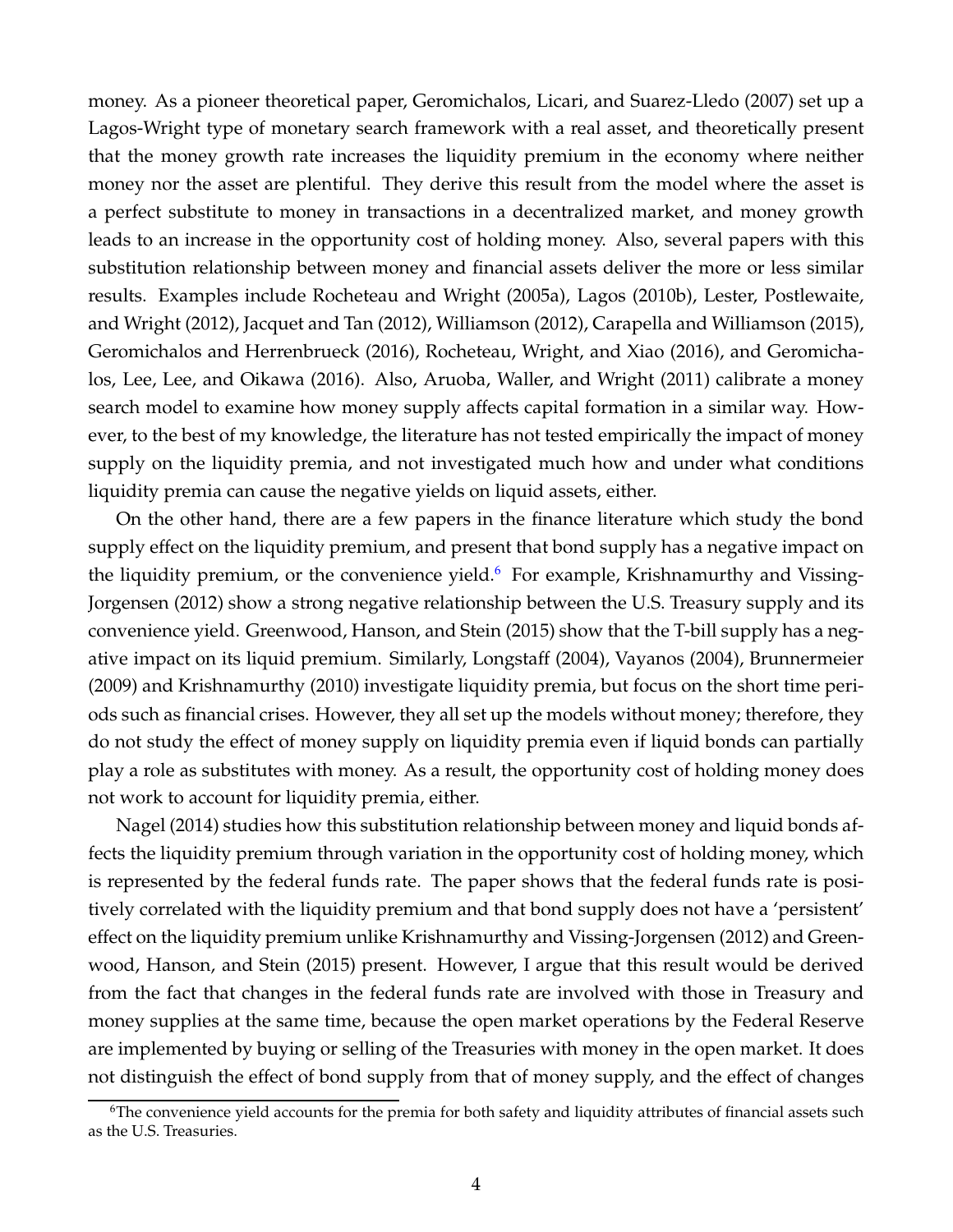in money growth from changes in the level of money supply. Importantly, however, my money search model allows for separating these effects theoretically and empirically.

The rest of the paper is organized as follows. Section 2 lays out a theoretic model to be tested in Section 3. In Section 3, I provide a description of the data which are used in the empirical work and test the results from the theory. In Section 4, I discuss negative yields on liquid bonds with the theoretical and empirical results from the previous sections. Section 5 concludes.

### **2 Model**

#### **2.1 Physical Environment**

Time is discrete and continues forever. There is a discount factor between periods  $\beta \in (0,1)$ . Each period is divided into two sub-periods. A decentralized market (henceforth  $DM$ ) with frictions opens in the second sub-period, and a perfectly competitive or centralized market (henceforth  $CM$ ) follows. The frictions are characterized by anonymity among agents and bilateral bargaining trade. As a result, unsecured credit is not allowed in transactions, and exchange must be *quid pro quo* or needs secured credit. There are two divisible and nonstorable consumption goods: goods produced and consumed in the CM (henceforth  $CM$  goods) and special goods in the DM (henceforth  $DM$  goods). There are two types of agents; buyers and sellers, whose measures are normalized to the unit, respectively. They live forever. Their identities are determined by the roles which they play in the DM and permanent. While sellers produce, sell and do not consume DM goods, buyers consume and do not produce. Their preferences in period  $t$  are given by

Buyers: 
$$
\mathcal{U}(x_t, h_t, q_t) = u(q_t) + U(x_t) - h_t
$$
  
Sellers: 
$$
\mathcal{V}(x_t, h_t, q_t) = -c(q_t) + U(x_t) - h_t
$$

where  $x_t$  is consumption of CM goods,  $q_t$  consumption of DM goods,  $h_t$  hours worked to produce CM goods, and  $c(q_t)$  a cost of production of  $q_t$ . As usual,  $U$  and  $u$  are twice continuously differentiable with with  $U' > 0, u' > 0, U'' < 0, u'' < 0, u(0) = 0, u'(0) = \infty, u'(\infty) = 0$ . Also, I assume that  $c(q_t) = q_t$ . Let  $q^* \equiv \{q : u'(q) = 1\}$ , i.e., it denotes the optimal consumption level in the DM. Also, assume that there exists  $x^* \in (0, \infty)$  such that  $U'(x^*) = 1$  and  $U(x^*) > x^*$ .

There are two types of assets; fiat money and a 1-period real government bond. They are perfectly divisible and storable. Agents can purchase any amount of money and government bonds at the ongoing price  $\phi_t$  and  $\psi_t$  in the CM, respectively. Money grows at the rate of  $\mu$ :  $M_{t+1}=(1+\mu)M_t.$  I assume that  $\mu>\beta-1$ , but also consider the limit case where  $\mu\to\beta-1,$  i.e., the case where the money growth rate approaches closely the Friedman rule. If  $\mu$  is positive, it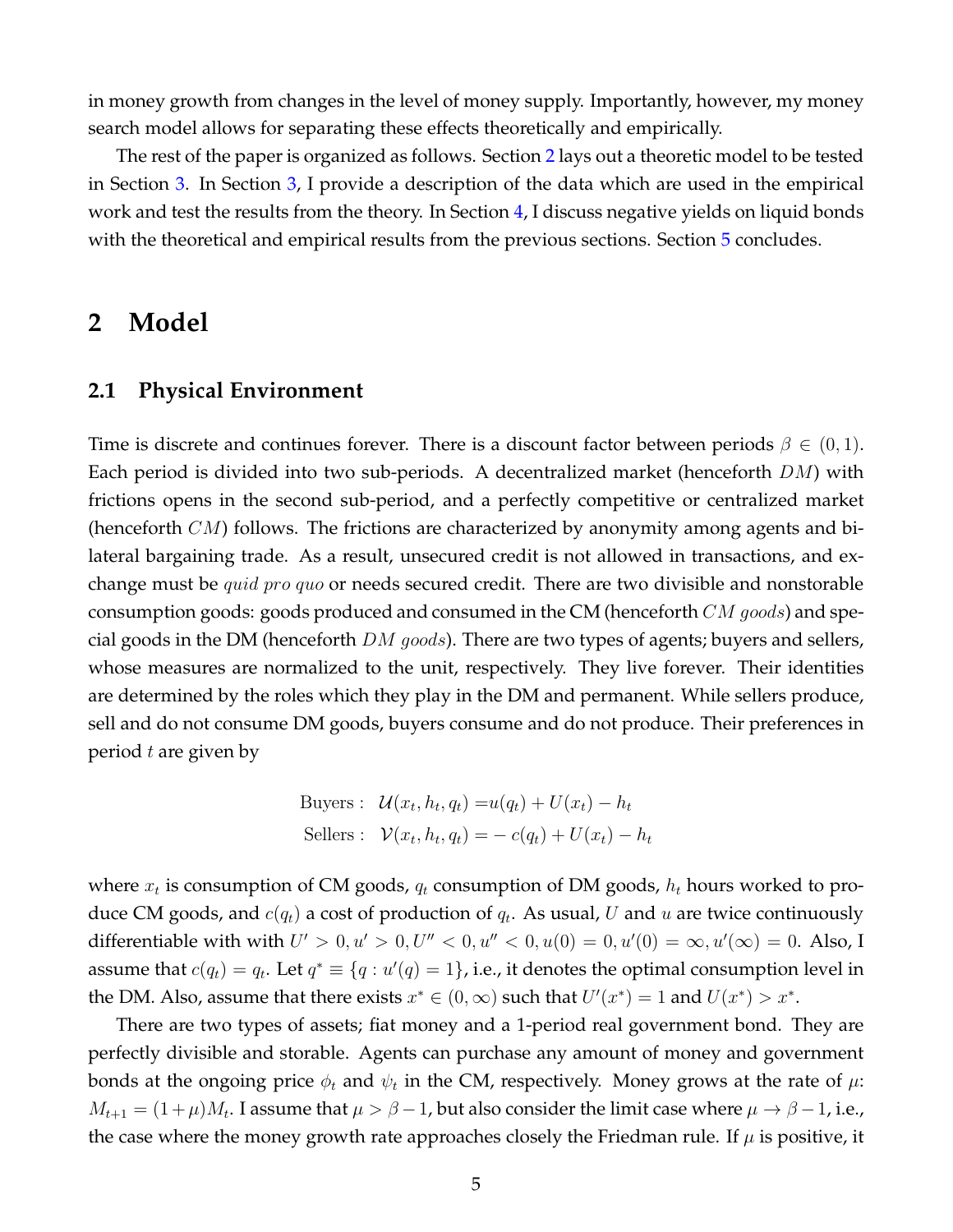implies that new money is injected, but if  $\mu$  negative, withdrawn through lump-sump transfers to buyers in the CM. A government bond issued in period  $t$  delivers one unit of CM good in period  $t+1$ , and its supply in period  $t$  is  $A_t$ . Since we focus on stationarity equilibria,  $A_t$  is fixed at A. The government (a consolidate authority) budget constraint is

$$
G_t + T_t - \phi_t \mu M_t + A(1 - \psi_t) = 0,
$$

where  $G_t$  is government expenditure,  $T_t$  is a lump-sum transfer or tax,  $\phi_t\mu M_t$  is seigniorage of new money injection, and  $A(1 - \psi_t)$  is government debt service.

Now, I describe more details about activities which occur in each sub-period. First, I start with the description of the second sub-period, where a CM opens. Both buyers and sellers consume and produce a CM good. They work or use their assets, money  $(m)$  and government bonds (a), which they are holding from the previous period in order to consume, so as to pay back the credit made in the previous period and to adjust their portfolios which they will bring to the next DM. They have access to technology that turns one unit of labor into one unit of general goods. Also, they trade money, and bonds among all agents to re-balance their portfolio they will bring to the next period.

Next, a DM opens in the first sub-period. All of the buyers are matched with a seller in a bilateral fashion and vice versa. Buyers make a take-it-or-leave-it (henceforth  $TIOLI$ ) offer to a seller to determine the terms of trade.<sup>7</sup> Since buyers are anonymous and have limited commitment, a medium of exchange (henceforth  $MOE$ ) is required in their transactions. Both money and government bonds can serve as media of exchange. Specifically, the DM is divided into two sub-markets, DM1 and DM2, depending on what type of medium of exchange can be used. In the DM1, sellers accept only a direct medium of exchange. Both assets are used as a direct medium of exchange, but, unlike money, only a fraction  $g \in (0,1)$  of bonds can serve as a direct medium of exchange.  $g$  is an illiquidity parameter of government bonds, and reflects the fact that the government bonds are not as liquid as money as a direct medium of exchange. Intuitively speaking, it can take time and cost in playing a role as money do in exchange in the DM1. On the other hand, in the DM2, sellers accept only collateralized credit (or loans), i.e., secured credit as a MOE, and bonds are used as collateral for credit. The credit is repaid back in CM goods in the forthcoming CM. Also, a portion  $h \in (0,1)$  of bonds can only be used as collateral; therefore, buyers always have incentives to pay back their credits. This is so-called the Loan to Value (henceforth LTV) ratio, and also is related to the haircut since it is defined by 1 minus the LTV, following the standard approach in finance. The model will focus on cases of incentive compatible contracts. All buyers and sellers visit  $DM1$  and  $DM2$  with probabilities  $\theta$ 

 $^7$ I could assume that they negotiate the terms of trade through a Kalai bargaining protocol, where the buyers' bargaining power is less than one. However, since the bargaining protocol is not critical to derive most of interesting results of the paper, I use the simplest setup here by assuming that buyers make a TIOLI offer to their trading partners.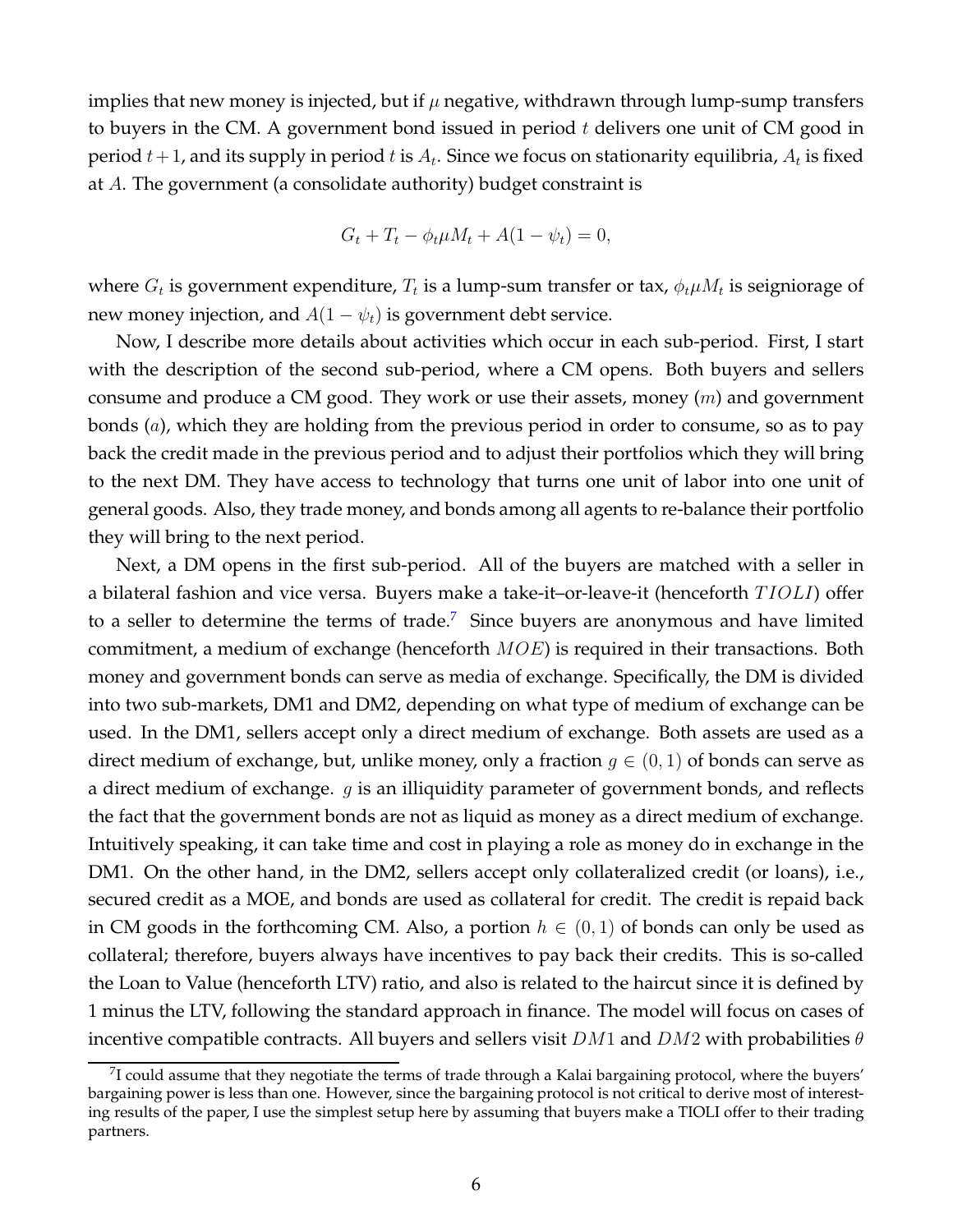and  $1 - \theta$ , respectively. Figure 1 summarizes the events within each period.



Figure 1: Market Timing

#### **2.2 Value Functions**

First, I describe the value function of a representative buyer who enters the CM with money  $(m)$ , bonds  $(a)$  and the collateralized credit  $(\ell)$  made last period, since it is the buyer that makes primary decisions for interesting results from the model. The value function of the buyer is

$$
W^{B}(\mathbf{w}_{t}, \ell_{t}) = \max_{x_{t}, h_{t}, \mathbf{w}_{t+1}} \left\{ U(x_{t}) - h_{t} + \beta \mathbb{E} \left[ V^{B}(\mathbf{w}_{t+1}) \right] \right\}
$$
  
s.t.  $x_{t} + \phi_{t}' \mathbf{w}_{t+1} = h_{t} + \phi_{t} \mathbf{w}_{t} - \ell_{t} + T$  (1)

where  $\mathbf{w}_t=(m_t,a_t)$ ,  $\boldsymbol{\phi}'_t=(\phi_t,\psi_t)$ , and  $\boldsymbol{\phi}_t=(\phi_t,1)$ .  $\ell_t$  stands for the collateralized loan which is made last sub-period, and so must be paid back in the form of general goods.  $T_t$  is a lump-sum transfer to the buyer.  $V^B$  represents the buyer's value function in the next period DM. It can be easily verified that  $x_t = x^*$  at the optimum. Substituting  $h_t$  in the budget constraint into the value function  $W^B$  yields

$$
W^B(\mathbf{w}_t, \ell_t) = \boldsymbol{\phi}_t \mathbf{w}_t - \ell_t + \Lambda_t^B
$$
 (2)

where  $\Lambda_t^B \equiv U(x^*) - x^* + T_t + \max_{x_t, \mathbf{w_{t+1}}} \{-\boldsymbol{\phi}_t^{\prime} \mathbf{w}_{t+1} + \beta \mathbb{E}\left[V^B(\mathbf{w}_{t+1})\right]\}$ . Notice that the value function in the CM is linear in the choice variables due to the quasi-linearity of  $U$ , as in the standard models which are based on Lagos and Wright (2005). Consequently, the optimal choices of the buyer do not depend on the current state variables.

Next, consider a representative seller with money, bonds, and the collateralized loan who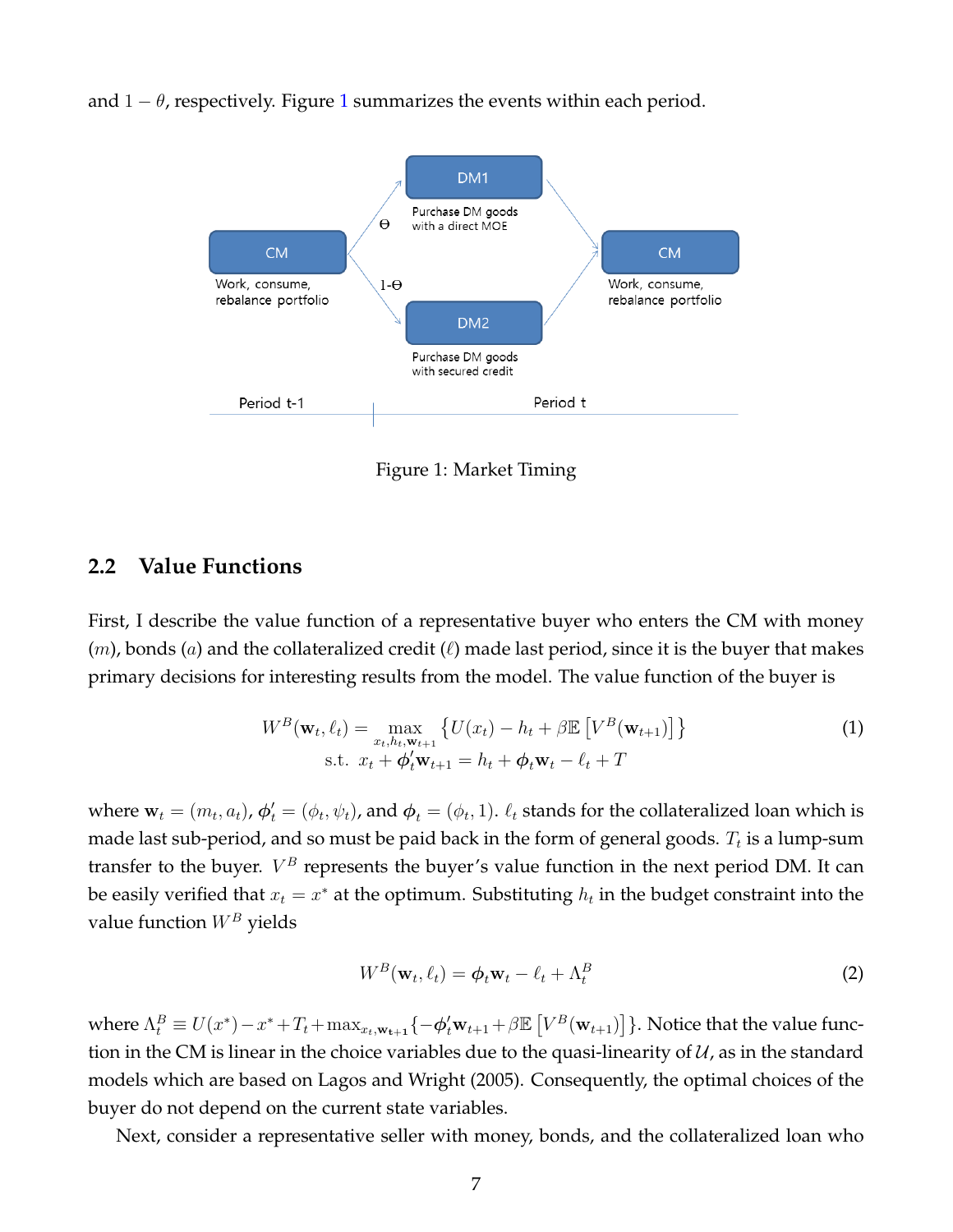enters the CM. The loan is paid back by the counterpart buyer who she met in the previous DM.

$$
W^{S}(\mathbf{w}_{t}, \ell_{t}) = \max_{x_{t}, h_{t}} \{ U(x_{t}) - h_{t} + \beta \mathbb{E} [V^{S}(\mathbf{0})] \}
$$
  
s.t.  $x_{t} = h_{t} + \boldsymbol{\phi}_{t} \mathbf{w}_{t} + \ell_{t}$ 

where  $V^S$  denotes the seller's value function in the DM. Notice that  $w_{t+1} = 0$  for the seller. Since the seller does not consume any good in the DM, there is no incentive to bring money and bonds to the next period DM, when the money holding cost is strictly positive due to  $\mu_t > \beta - 1.8$  It is also easily verified that  $x_t = x^*$  at the optimum as in the case of the buyer. Replacing  $h_t$  into the value function yields

$$
W^{S}(\mathbf{w}_{t}, \ell_{t}) = \boldsymbol{\phi}_{t} \mathbf{w}_{t} + \ell_{t} + \Lambda_{t}^{S}
$$
\n(3)

where  $\Lambda_t^S \equiv U(x^*) - x^* + \beta \mathbb{E}[V^S(0)].$ 

Next, the DM opens. Buyers visit the DM1 with the probability  $\theta$  and the DM2 with the probability  $1 - \theta$ . Also, all agents match in each DM. Hence, the expected value function of a buyer with portfolio  $\mathbf{w}_t$  in the DM is given by

$$
V^{B}(\mathbf{w}_{t}) = \theta \left[ u(q_{t}^{1}) + W^{B}(\mathbf{w}_{t} - \mathbf{p}_{t}, 0) \right] + (1 - \theta) \left[ u(q_{t}^{2}) + W^{B}(\mathbf{w}_{t}, \ell_{t}) \right]
$$
(4)

where  $\boldsymbol{p}_t = (p_t^m, p_t^a)$  is a portfolio exchanged for DM goods in a meeting with a seller in the DM1, and  $\ell_t$  is the collateralized loan made in the DM2.  $q_t^1$   $(q_t^2)$  represents the quantity that are traded in the DM1 (DM2). The terms of trades in each market are determined by bargaining in pairwise meetings which Section 2.3 describes.

The value function of a seller is similar except for the fact that the seller does not bring any money and bonds to the DM for transactions.

$$
V^S(\mathbf{0}) = \theta \left[ -q_t^1 + W^S(\mathbf{p}_t, 0) \right] + (1 - \theta) \left[ -q_t^2 + W^S(\mathbf{0}, \ell_t) \right]
$$

#### **2.3 Bargaining Problems in the DM**

There are two sub-markets in the DM: DM1 and DM2, depending on what type of means of payment can be used in transactions. First, consider a meeting in the DM1 where a buyer with portfolio  $w_t$  meets with a seller. Sellers accept both money and bonds as a medium of exchange. However, a fraction  $g$  of bonds can only be accepted. The terms of trade is determined by the proportional bargaining over the quantity of DM goods, and a total payment of money and bonds exchanged between them. A buyer makes a take-it-or-leave-it offer to a seller to

<sup>&</sup>lt;sup>8</sup>See Rocheteau and Wright (2005b) for the precise and careful proof.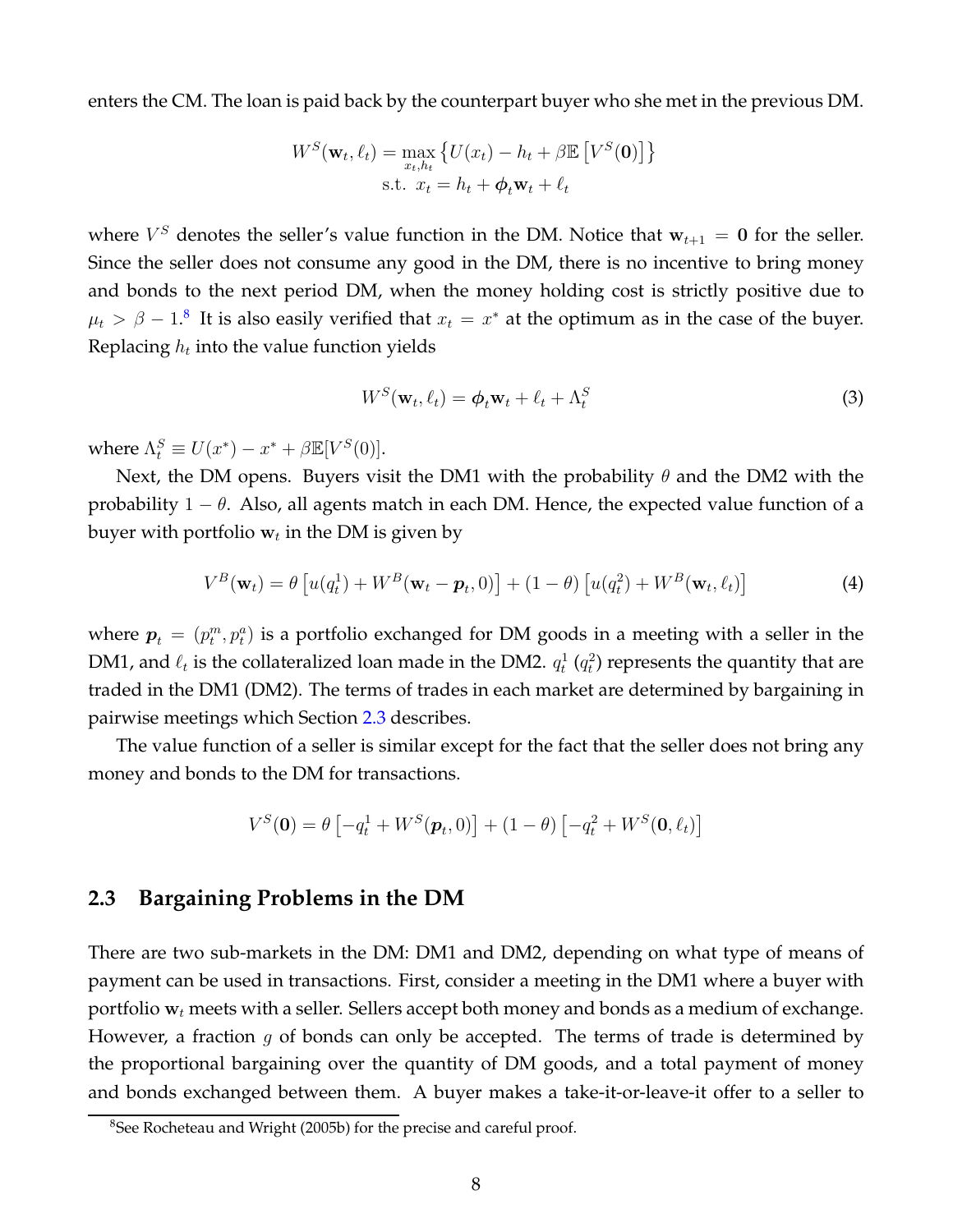maximize her surplus under the seller's participation constraint and her budget constraint. Then, the bargaining problem is expressed by

$$
\max_{q_t^1, p_t} \{ u(q_t^1) + W^B(\mathbf{w}_t - \mathbf{p}_t, 0) - W^B(\mathbf{w}_t, 0) \}
$$
\n
$$
\text{s.t.} - q_t^1 + W^S(\mathbf{p}_t, 0) - W^S(\mathbf{0}, 0) = 0,
$$
\n(5)

and the effective budget constraint  $p_t \leq \widetilde{w}_t$ , and  $\widetilde{w}_t = (m_t, g \cdot a_t)$ . Notice that, since bonds are not as liquid as money in the DM1, the effective budget is less than the total budget. Only a fraction  $g \in (0,1)$  of bonds can be used as a MOE here. Of course, I will consider an extreme case where  $g \to 1$  later to discuss how negative interest yields emerge. Substituting (2) and (3) into (5) simplifies the above problem as follows.

$$
\max_{q_t^1, p_t} \left\{ u(q_t^1) - \phi_t p_t \right\}
$$
  
s.t. 
$$
-q_t^1 + \phi_t p_t = 0,
$$
 (6)

 $\Box$ 

and  $p_t \leq \widetilde{w}_{t}$ , and  $\widetilde{w}_t = (m_t, g \cdot a_t)$ . The following lemma summarizes the terms of trade which are determined by the solutions to bargaining problem.

**Lemma 1.** *The real balances of a representative buyer are denoted as*  $z(\mathbf{w}_t) \equiv \boldsymbol{\phi}_t \mathbf{w}_t$ . Define  $q^* = \{q :$  $u'(q_t) = 1$ }, and  $z^*$  as the real balances of the portfolio  $(m_t, a_t)$  such that  $\phi_t m_t + ga_t = q^*$ . Also,  $p^*$  is  $\hat{p}$  the pairs of  $(m_t,a_t)$  in  $z^*$ . Then, the terms of trade are given by

$$
q_t^1(\mathbf{w}_t) = \begin{cases} q^*, & \text{if } z(\mathbf{w}) \geq z^*, \\ z(\widetilde{\mathbf{w}}_t), & \text{if } z(\mathbf{w}_t) < z^*. \end{cases} \qquad \mathbf{p}_t(\mathbf{w}_t) = \begin{cases} \mathbf{p}^*, & \text{if } z(\mathbf{w}_t) \geq z^*, \\ \mathbf{w}_t, & \text{if } z(\mathbf{w}_t) < z^*. \end{cases} \tag{7}
$$

*Proof.* See the appendix

Similarly, in the DM2, a buyer makes a take-it-or-leave-it offer to a seller as in the DM1. However, she maximize her surplus subject to a different constraint, which is the credit limit constraint, unlike the effective budget constraint in DM1. Then, the bargaining problem is described as follows.

$$
\max_{q_t^2, \ell_t} \left\{ u(q_t^2) + W^B(\mathbf{w}_t, \ell_t) - W^B(\mathbf{w}_t, 0) \right\}
$$
\n
$$
\text{s.t.} - q_t^2 + W^S(\mathbf{0}, \ell_t) - W^S(\mathbf{0}, 0) = 0,
$$
\n(8)

and the credit limit constraint  $\ell_t \leq ha_t$ . Substituting (2) and (3) into (8) yields the following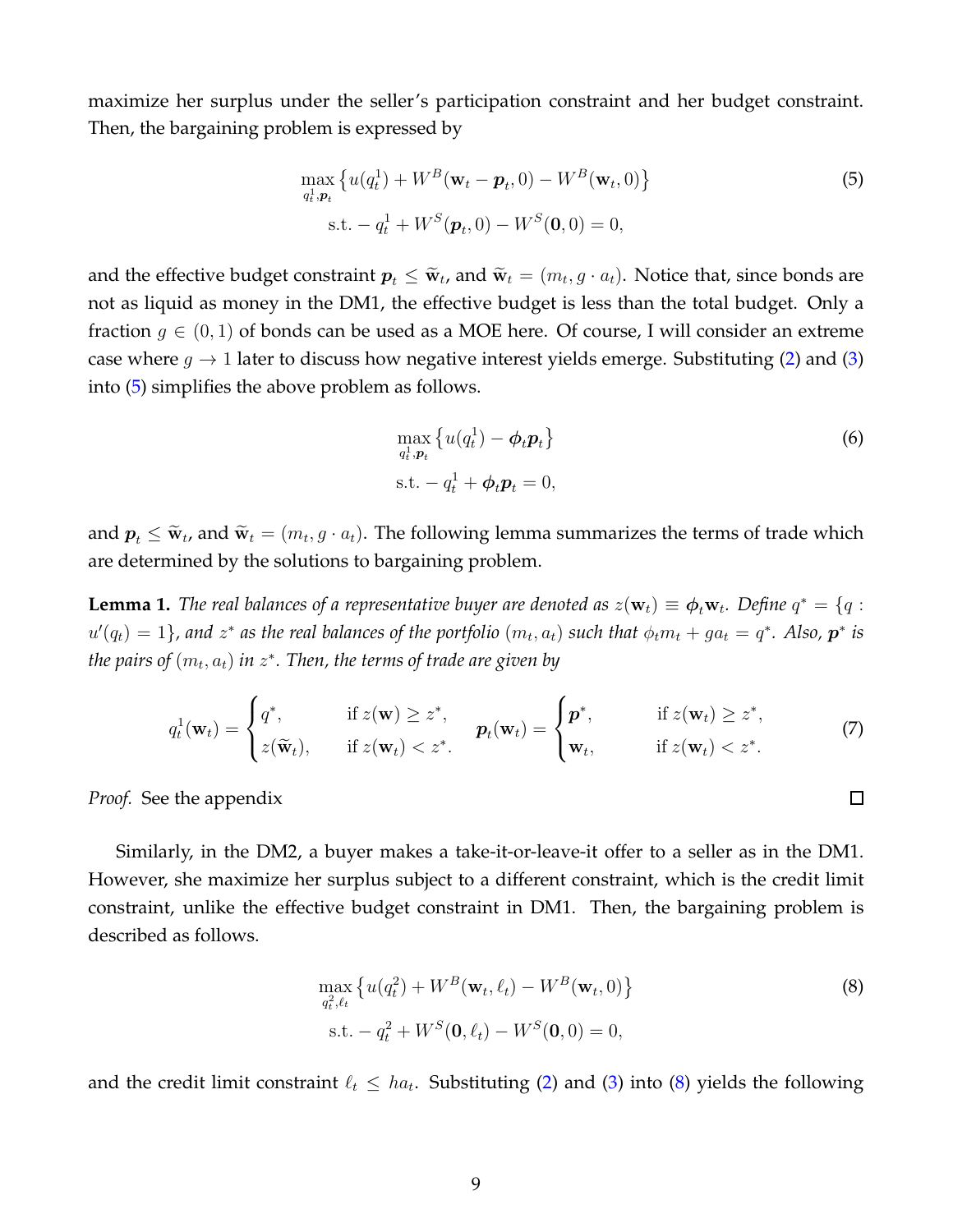expression.

$$
\max_{q_t^2, \ell_t} \left\{ u(q_t^2) - \ell_t \right\} \tag{9}
$$

$$
-q_t^2 + \ell_t = 0,\t\t(10)
$$

 $\Box$ 

and  $\ell_t \leq ha_t$ . The solution to the bargaining problem is described by the following lemma.

**Lemma 2.** Define the total real value of a buyer's bond holdings as  $z^a(\mathbf{w}_t) \equiv ha_t$ . Also, define  $z^{a*} \equiv q^*$ . *The terms of trade are given by*

$$
q_t^2(\mathbf{w}_t) = \begin{cases} q^*, & \text{if } z^a(\mathbf{w}_t) \ge z^{a^*}, \\ z^a(\mathbf{w}_t), & \text{if } z^a(\mathbf{w}_t) < z^{a^*}, \end{cases} \quad \ell(\mathbf{w}) = \begin{cases} z^{a^*}, & \text{if } z^a(\mathbf{w}_t) \ge z^{a^*}, \\ z^a(\mathbf{w}_t), & \text{if } z^a(\mathbf{w}_t) < z^{a^*}. \end{cases} \tag{11}
$$

*Proof.* See the appendix

Since buyers make a TIOLI offer, i.e., they take all the bargaining power, the solution is straightforward. The main variables to determine the level of DM goods produced are the real balances, or the bond holdings of buyers in each transaction. For example, if the real balances are enough to get the optimal consumption level  $q^*$ , i.e., if  $z(\mathbf{w}_t) \geq z^*$ , then the optimal  $q^*$  level will be exchanged with the corresponding payment,  $z^*$ , which can be less than  $z(\mathbf{w}_t)$ . On the other hand, if the real balances are not enough in the same sense, then the buyers will hand over all of their real balances to sellers to purchase as many DM goods as possible. The sellers will produce the quantity that her participation constraint implies. The similar interpretation can be applied to the DM2.

#### **2.4 Buyers' Optimal Choices**

Now, I describe the objective function which a buyer maximizes by choosing money and bonds  $(m_{t+1}, a_{t+1})$  in the DM. Substituting (4) into the inside of the maximization operator in (1) and using linearity of the value functions yield the following objective function J.

$$
J = -\phi_t' \mathbf{w}_{t+1} + \beta \left\{ \theta \left[ u(q_{t+1}^1) + \phi_{t+1}(\mathbf{w}_{t+1} - \mathbf{p}_{t+1}) \right] + (1 - \theta) \left[ u(q_{t+1}^2) + \phi_{t+1} \mathbf{w}_{t+1} - \ell_{t+1} \right] \right\}
$$
(12)

The first term stands for the cost of choosing money ( $m_{t+1}$ ) and bonds ( $m_{t+1}$ ) which buyers bring to the forthcoming DM. The terms in the curly bracket present the benefits they can obtain from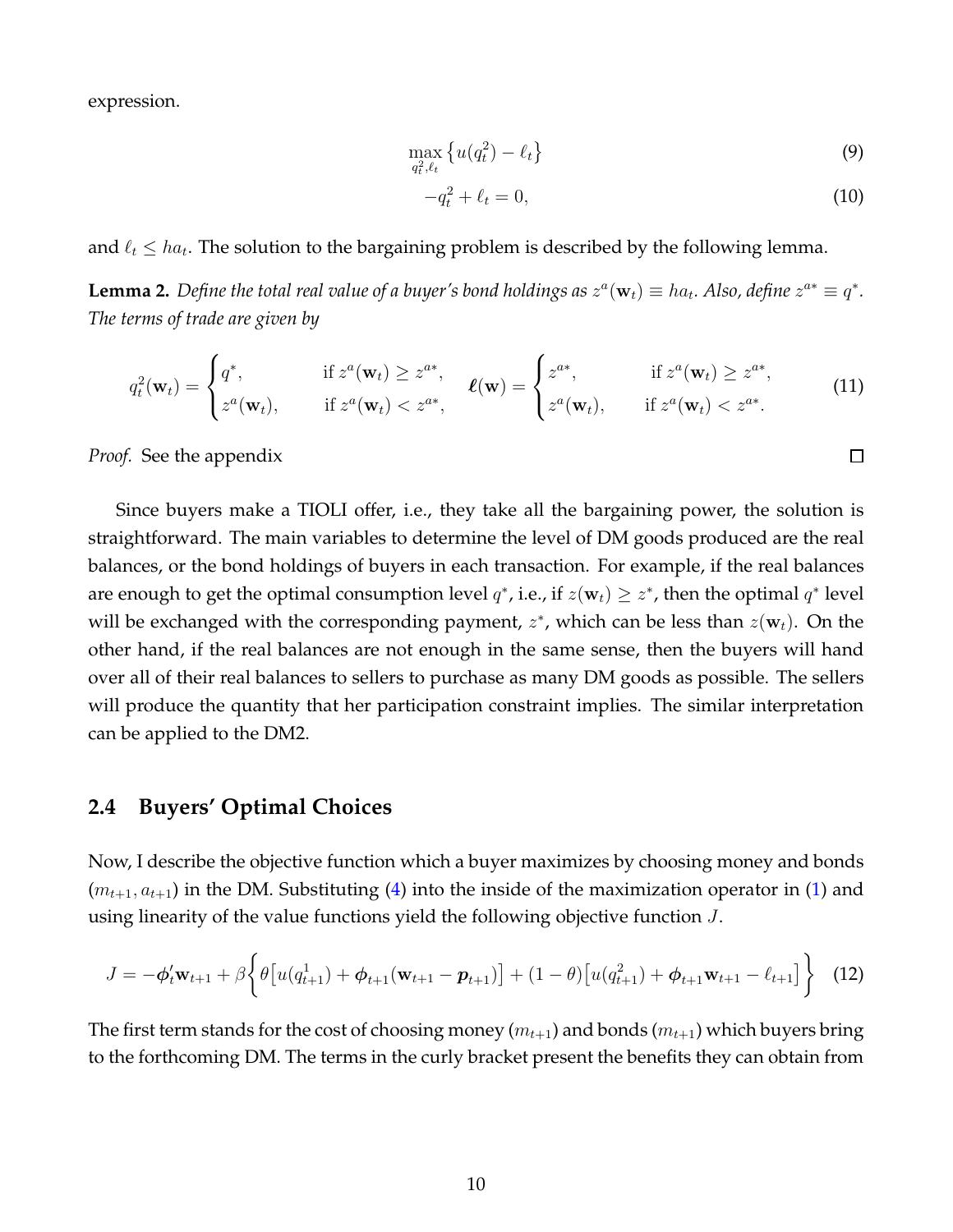transactions in the DM subject to their portfolios. Then, the Euler equations are given by

$$
\phi_t = \beta \left[ (1 - \theta) + \theta u' \left( \min \{ \phi_{t+1} \widetilde{\mathbf{w}}_{t+1}, q^* \} \right) \right] \phi_{t+1}, \tag{13}
$$

$$
\psi_t = \beta \Big\{ \theta \big[ (1-g) + gu' \left( \min \{ \phi_{t+1} \tilde{\mathbf{w}}_{t+1}, q^* \} \right) \big] + (1-\theta) \big[ (1-h) + hu' \left( \min \{ h a_{t+1}, q^* \} \right) \big] \Big\}, \tag{14}
$$

The left-hand side on each Euler equation presents the marginal cost of buying a unit of money or government bond. It is equal to its price to be paid when a buyer purchase it in the CM. On the other hand, the right-hand side is the marginal benefit from holding it in the DM. Buyers can use them as a medium of exchange to purchase DM goods produced by sellers. If they are used in the DM, i.e., if  $u'$  is zero on the right-hand side, its price should be equal to its fundamental value,  $\beta \phi_{t+1}$  or  $\beta$ , respectively.

Figure 2 presents the continuous and decreasing money demand against the cost of holding money captured by  $\phi_t/(\phi_{t+1}\beta)$ , which comes from equation (13). Similarly, inserting equation (13) into (14) shows the inverse bond demand curve against its price. Their inverse relationship makes sense because the bond price implies the cost of holding the bonds, given the fixed dividend in the forthcoming CM. Also, the bond demand curve depends on the cost of holding money. It is easily found that the curve shifts out (in) as the money holding cost increases (decreases) as in Figure 3. This relationship is intuitively straightforward to understand. If the money holding cost increases, agents become less willing to hold money, i.e., the money demand will decrease. However, since the government bonds can also play a role in relaxing the liquidity constraint in the DM to some extent as money does, even if not perfectly, the demand on the government bonds will increase. Notice that both demand curves are flat in the regions where  $m \geq m^*$  and  $ha_t \geq q^*$ , respectively. This is because one extra unit of money or government bond is not useful in the DM transactions any more. In these territories, buyers already hold money or bonds enough to purchase  $q^*$ .

#### **2.5 Equilibrium and Characterization**

I focus on stationarity equilibria, in which both real money and bond balances are constant over time. It implies that  $\phi_t M_t = \phi_{t+1} M_{t+1}$  and  $A_t = A$ . Then, the money growth rate is equal to the inflation rate in the CM, i.e.,  $1 + \mu = \phi_t / \phi_{t+1} = 1 + \pi$ .

**Definition 1.** A steady state equilibrium is a list of real balances of buyers,  $\tilde{z}_t = \phi_t M_t + gA$ , and bond holdings  $\tilde{z}^a = hA$ , money and bond prices  $\phi'_t$  $_t'$ , bilateral terms of trade in  $DM1: q(\mathbf{w}_t)$  and  $p(\mathbf{w}_t)$  which are given by Lemma 1, and bilateral terms of trade in  $DM2: q(\mathbf{w}_t)$  and  $\ell(\mathbf{w}_t)$  which are given by Lemma 2 such that: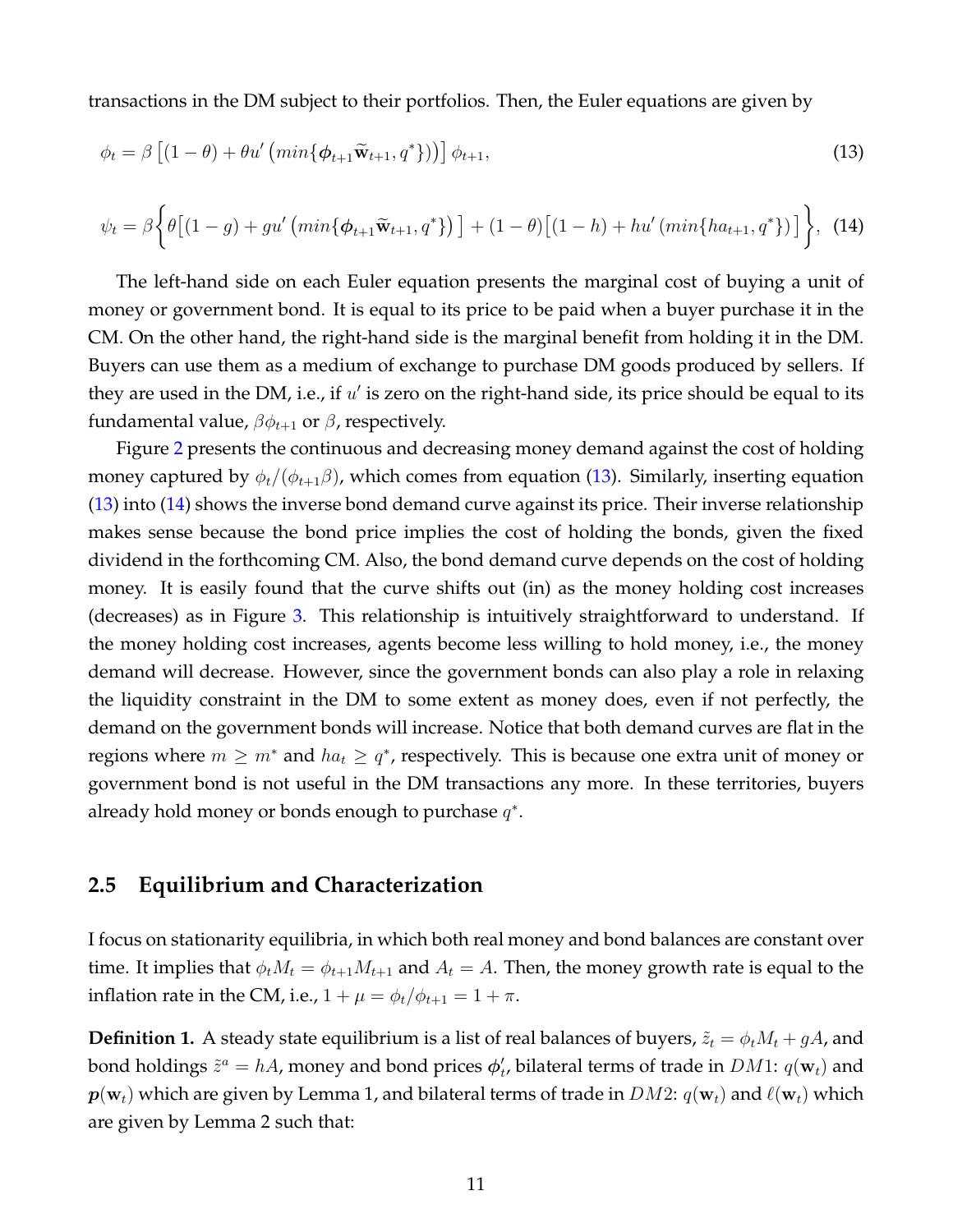

- (i) the decision rule of a representative buyer solves the individual optimization problem (1), taking prices  $\phi'_t$  and  $\phi_t/\phi_{t+1} = 1 + \mu$  as given;
- (ii) the terms of trade in the DM satisfy  $(7)$  and  $(11)$ ;
- (iii) prices are such that the CM clears, i.e.,  $\mathbf{w}_{t+1} = [\mu M_t, A]$  for buyers.

Then, the following lemma summarizes the equilibrium objects.

**Lemma 3.** *There exists a unique steady state equilibrium with four different cases.*

- *(i)* If  $\tilde{z}_t \ge z^*$  and  $\tilde{z}^a \ge z^*$ , then,  $q_t^1 = q_t^2 = q^*$ ,  $\phi_t = (z^* gA)/M_t$ , and  $\psi_t = \beta$ ;
- *(ii)* If  $\tilde{z}_t \geq z^*$  and  $\tilde{z}^a < z^*$ , then,  $q_t^1 = q^*$ ,  $q_t^2 = \tilde{z}_t^a$ ,  $\phi_t = (z^* gA)/M_t$ , and  $\psi_t = \beta \{ \theta + (1 \theta) \}$  $[ (1 \theta)^*]$  $(h) + hu'(q_t^2)$  $\begin{bmatrix} 2 \\ t \end{bmatrix}$ ;
- *(iii)* If  $\tilde{z}_t < z^*$  and  $\tilde{z}^a \geq z^*$ , then,  $q_t^1 = \tilde{z}_t$ ,  $q_t^2 = q^*$ ,  $\phi_t = (q_t^1 gA)/M_t$ , and  $\psi_t = \beta \{ \theta [(1 g) +$  $gu'(q_t^1) + (1 - \theta)$ ;
- *(iv)* If  $\tilde{z}_t < z^*$  and  $\tilde{z}^a < z^*$ , then,  $q_t^1 = \tilde{z}_t$ ,  $q_t^2 = \tilde{z}_t^a$ ,  $\phi_t = (q_t^1 gA)/M_t$ , and  $\psi_t = \beta \{\theta[(1 g) + gA]$  $gu'\left(q_t^1\right)$  $\left[ \begin{array}{c} (1-h) + hu' (q_t^2) \end{array} \right]$  $\begin{bmatrix} 2 \\ t \end{bmatrix}$ }.

*Proof.* See the appendix.

It is straightforward to understand the definition of equilibrium. The fact that the real money balances and the bond supply are constant over time in the steady state implies that both  $\tilde{z}_t$  and  $\tilde{z}^a$  are constant. Then, given the market clearing condition,  $\tilde{z}_t$  and  $\tilde{z}^a$  determine the quantities and real money and bond balances exchanged in the DM, following Lemma 1 and 2.

 $\Box$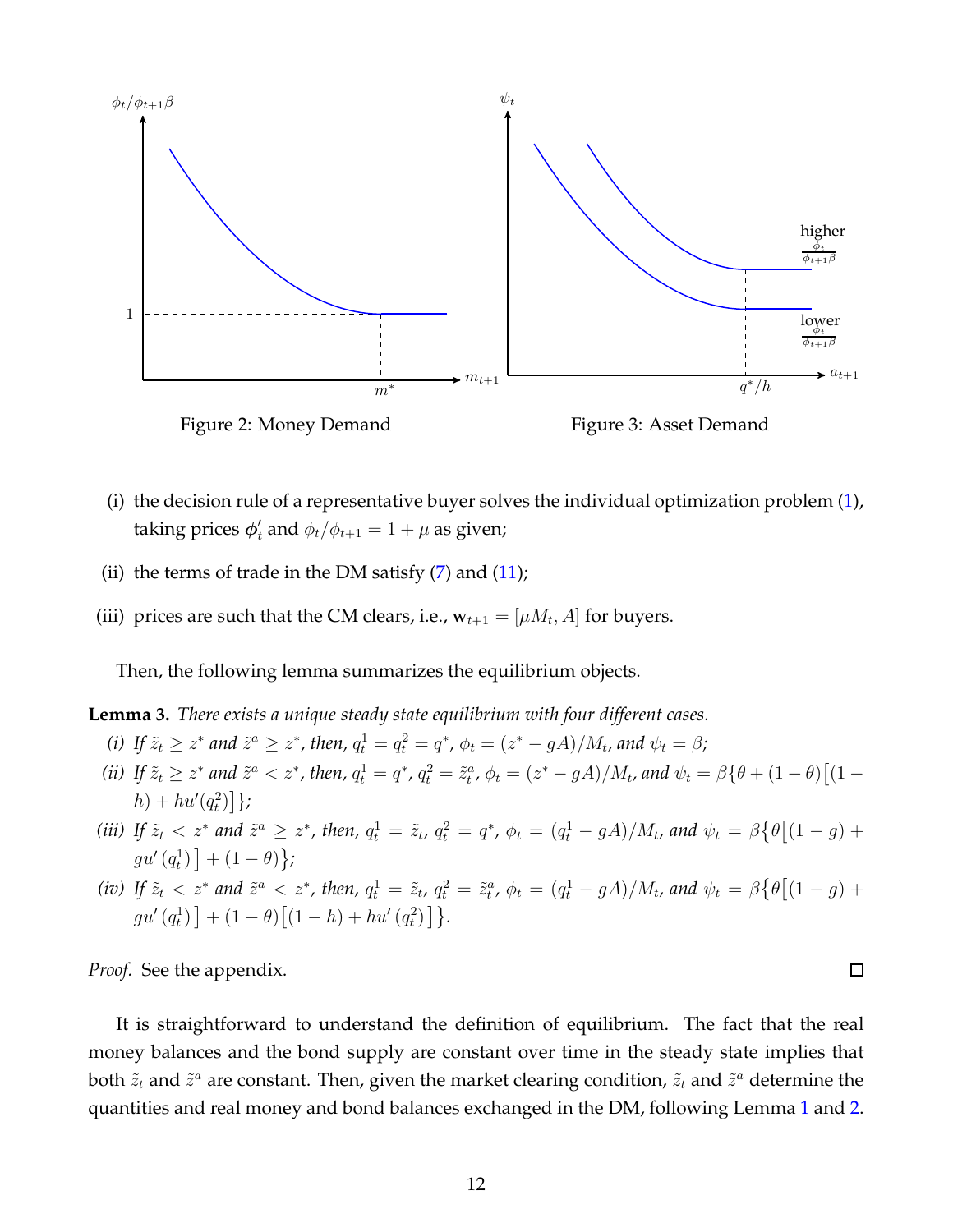Now, the Euler equations, (13) and (14), for the optimal money and bond holdings with the above definition can be reexpressed as follows.

$$
\phi_t = \beta \left\{ 1 + \theta \left[ u' \left( \min \{ \tilde{z}_{t+1}, q^* \} \right) - 1 \right] \right\} \phi_{t+1} \tag{15}
$$

$$
\psi_t = \beta \bigg\{ 1 + \theta \cdot g \left[ u' \left( \min \{ \tilde{z}_{t+1}, q^* \} \right) - 1 \right] + (1 - \theta) h \left[ u' \left( \min \{ \tilde{z}^a, q^* \} \right) - 1 \right] \bigg\}
$$
(16)

These two equations present how the equilibrium prices of money and bonds are determined. First, let's look at equation (16) for the real bond price which we are interested in. The current bond price ( $\psi_t$  on the left hand side) is equal to the sum of its fundamental value ( $\beta$ ) and the weighted average of its marginal benefits in the DM1 and DM2. Each of these marginal benefits is called the *liquidity premium*. Similarly, the real money price is also determined by its fundamental value and liquidity premium. Now, in order to examine how the equilibrium bond price responds to changes in money and bond supply, let's plug (15) into (16), then the price is as follows.

$$
\psi = \beta \left\{ 1 + g\left(\frac{1+\mu}{\beta} - 1\right) + (1-\theta)h\left[u'\left(\tilde{z}^a\right) - 1\right] \right\} \tag{17}
$$

$$
= \beta \left\{ 1 + gi + (1 - \theta)h \left[ u' \left( \tilde{z}^a \right) - 1 \right] \right\} \tag{18}
$$

where  $i \equiv (1 + \mu)/\beta - 1$ . There are several interesting points to notice here. First of all, the last equation is obtained by the Fisher equation, because  $\mu = \pi$  in the stationary equilibrium and  $1/\beta = 1 + r$ , where r stands for the yield on a real bond which is not useful in the DM exchange in the sense that it is not accepted by sellers. Hence, *i* represents a nominal interest rate of a totally illiquid real bond. Its real price  $(\beta)$ , which is the inverse of the real interest rate  $1/\beta$ , is exactly equal to asset prices which are derived in the traditional asset pricing models where assets are only used as a store of value and their supply does not affect their prices: the asset prices equal the present discount value of their future stream of consumption dividends. It is worth noticing that both of money growth rate  $(\mu)$  and the nominal interest rate (*i*) represent the opportunity cost of holding money at the end. Second, the price of a liquid bond  $(\psi)$  is always higher than that of a illiquid bond  $(\beta)$  when the asset supply is not enough in the sense that  $hA < q^*$ , i.e.,  $u'(\tilde{z}^a) > 1$ . In other words, the rate of return on a liquid bond is lower than that on an illiquid, i.e.,  $\rho < i.^9$  Hence, it implies that the difference between them can be used to measure the market price of the liquidity service that the liquid bond provides, i.e., the liquidity premium. Lastly, the zero net nominal interest rate  $(i = 0)$  implies that the money growth equals the Friedman rule, i.e.,  $\mu = \beta - 1$  and thereby the money growth rate does not affect the bond price any more.

<sup>&</sup>lt;sup>9</sup>To distinguish nominal yields between an illiquid bond and an liquid bond, let  $\rho$  denote the latter.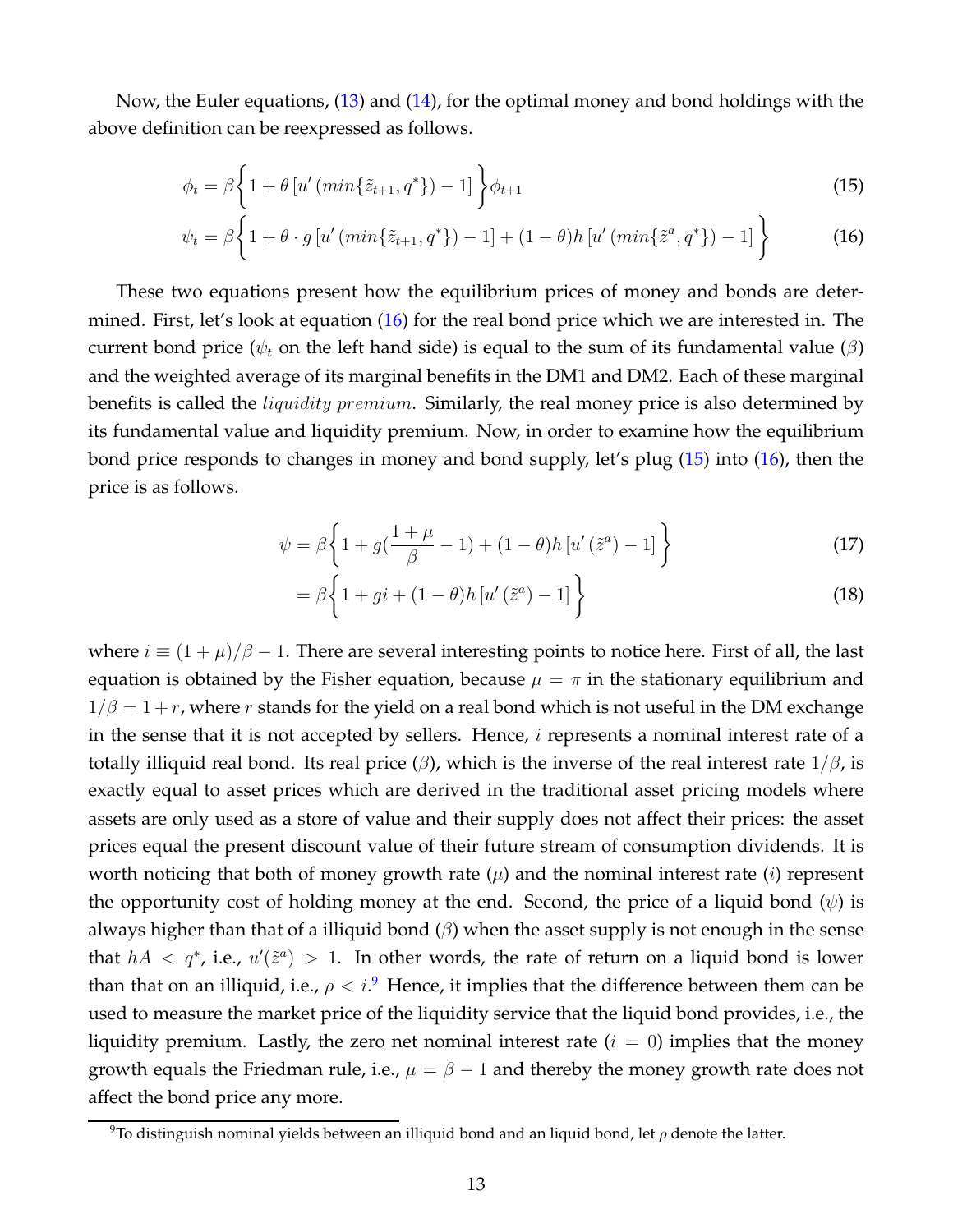More importantly, equations (17) and (18) present that not only bond supply but also money growth rate determine the equilibrium bond price together with the bond demand when  $0 <$  $g < 1$ , i.e., only when they are substitutes to some extent in the sense that bonds help to relax the liquidity constraint in the DM1 as money does. This implies that the demand on money and bonds are interconnected because both of them are useful in exchange process, to a greater and lesser extent, as in the papers in the money search literature such as Geromichalos, Licari, and Suarez-Lledo (2007) in which money and real assets are perfect substitutes, and Lester, Postlewaite, and Wright (2012) in which the illiquid parameter  $g$  is endogenized. It is important to notice that the price of the illiquid bond is fixed at  $\beta$  over time, whereas the price of the liquid bond varies with both money and bond supply. Hence, the price variation of the liquid bond is equal to the variation of the liquidity premium, and the two words can be used interchangeably when the bond price exceed the fundamental value.

Next, it is necessary to think about the existence of non-monetary equilibria. Not all  $\mu \in$  $(\beta - 1, \infty)$  are consistent with monetary equilibria. The next corollary describes the range of money growth rate for the monetary equilibria when  $gA < q^*$ .

**Corollary 1.** *A monetary equilibrium is supported on the range of*  $(\beta - 1, \bar{\mu})$ *, where*  $\bar{\mu} \equiv {\mu : \mu =$  $\beta[1 + \theta[u'(gA) - 1]] - 1$ }.

 $\Box$ 

*Proof.* See the appendix.

First, if  $gA = q^*$ ,  $\bar{\mu} = 0$ . In this economy, money does not play any role in providing liquidity services, and therefore there only exist the non-monetary equilibria. As  $\mu$  increases, buyers reduce their money balances to optimize their choices. However, if the money growth rate is higher than the upper bond,  $\bar{\mu}$ , they do not hold any money for the transaction in the DM, because it lead to less consumption. On the other hand, if we allow for the case where  $\mu = \beta - 1$ , it implies  $\tilde{z} \geq q^*$ , and so will be the lower bound for a monetary equilibrium. In this case, the marginal change in money supply never affect the liquidity premium of a liquid bond. On the other hand, the upper bound  $\bar{\mu}$  decreases in bond supply A. It implies that agents are less patient with high inflation, so that less willing to hold money given the supply of money, as the supply of bond increases.

The following proposition summarizes how the real equilibrium bond price, or the liquidity premium, is associated with money and bond supply. As mentioned in the introduction, we focus more on the monetary equilibria, where  $\mu \in (\beta - 1, \bar{\mu})$ .

**Proposition 1.** *The real bond price exceeds the fundamental value, i.e,*  $\psi > \beta$ , as long as  $\mu > \beta - 1$ . *Also, it is increasing in*  $\mu$  *but decreasing in*  $A$ *:*  $\partial \psi / \partial \mu > 0$  *and*  $\partial \psi / \partial A < 0$ *.* 

The proof is straightforward. Notice in Proposition 1 that  $\mu$  is also replaced with *i* because they are linear by the definition as in equation (18), and both of them stand for the money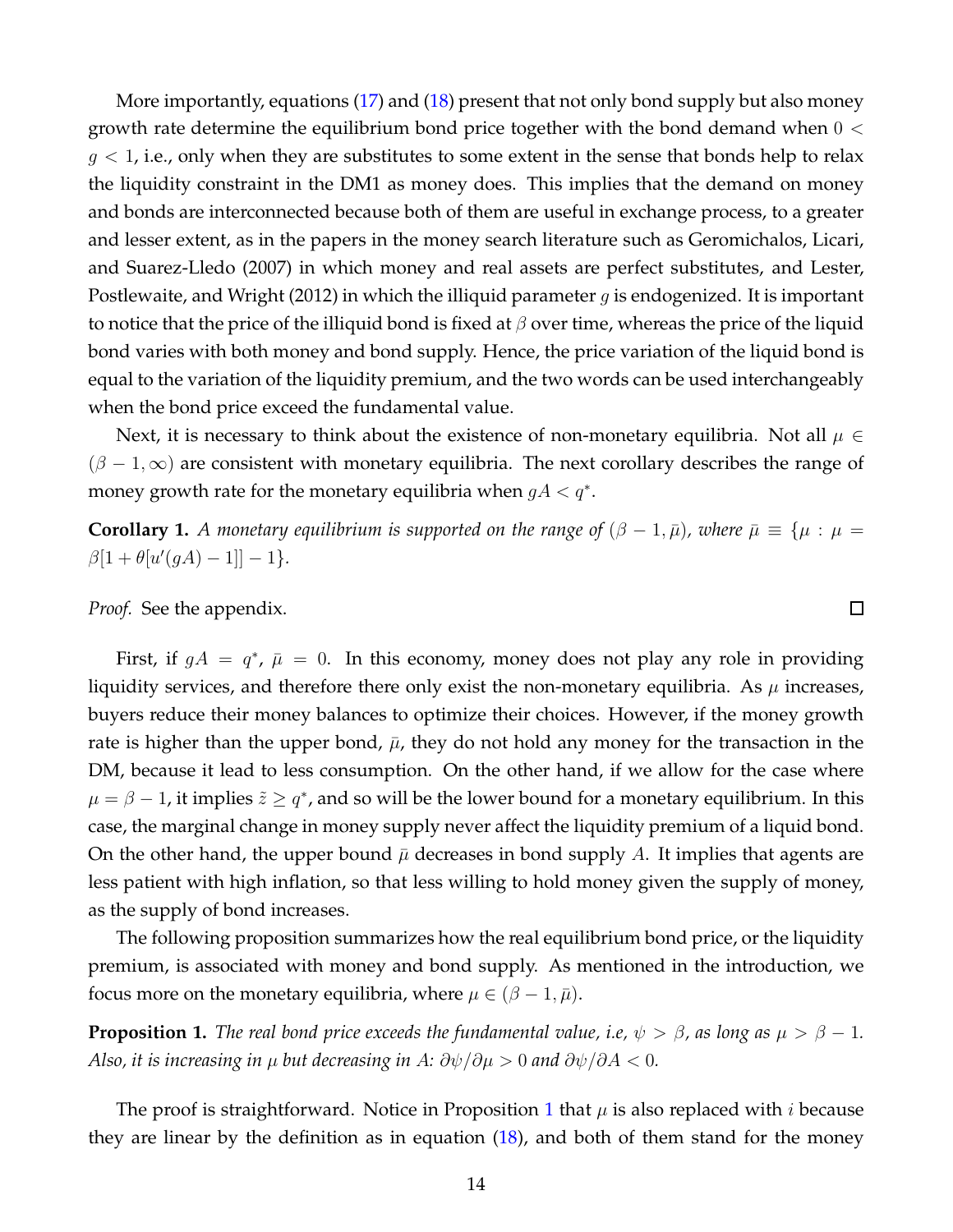holding cost in the model. The real bond price exceeds its fundamental value because a liquid bond plays a role in facilitating transactions in the DM; otherwise would not occur. Hence, the liquid bond bears a liquidity premium. Money growth rate positively affects the liquidity premium. For example, high  $\mu$  implies the high opportunity cost of holding money, so that it leads to an increase in the demand on bonds and ends up with the high bond price. On the other hand, bond supply negatively affects the liquidity premium, because the bond supply has an less impact on relaxing the liquidity constraint in the DM exchange as it increases. The marginal benefit decreases. In addition, if  $\tilde{z}^a \geq q^*$ , i.e., the bond supply is plentiful in that it allows agents to purchase the first best quantity,  $q^*$ , in the DM2 even though the probability of visiting DM2 1 –  $\theta$  is positive. The marginal increase in the bond supply does not allow buyers to purchase additional goods in the DM2 any more. As a result, changing the bond supply does not affect transactions in the DM2, but only in DM1; therefore it leads to the zero liquidity premium through DM2.

Now, consider now some extreme cases where money and bonds are perfect substitutes or not substitutes at all so as to understand intuitively how the parameters, g and  $1 - \theta$ , can affect bond prices, or the liquidity premium. Moreover, this will help for better understanding about empirical tests, and allow us to check which case can be well supported by the U.S. data in Section 3. As mentioned in subsection 2.1,  $g$  is an illiquid parameter, implying how liquid bonds are, comparing with money in DM transactions. This parameter can be also interpreted as a parameter of how developed or how liquid a secondary asset market is, where bonds are exchanged for money. For instance, less friction in the secondary market implies higher  $g$ because it means that bonds are more easily converted to money, vice versa. In addition, if there are more investors or buyers for bonds due to the developed institution, including high-quality trading platform technology of secondary markets, bonds can be liquidated more easily, and so to provide liquidity services better. On the other hand, the parameter  $1 - \theta$  can be interpreted as how well the collateralized credit market functions, where money would not work, or how strong demand on liquid and high quality of bonds is in repo contracts. More collateralized transactions in the credit market can lead to higher  $1 - \theta$ .

Now, consider the four cases as follows, depending on the different combinations of  $q$  and  $\theta$  (or 1- $\theta$ ). All the results are delivered by equations (17) and (18).

(*Case 1: Perfectly illiquid bonds*) Bonds are totally illiquid in the sense that they are useless in the DM exchange, i.e.,  $g \to 0$  and  $\theta \to 1$ . This is the case where the bonds only function as a store of value. Hence, the real bond price  $\psi$  is equal to the fundamental value,  $\beta$ , i.e., the present value of the dividend that the bonds deliver next period, and so they do not carry the liquidity premium at all. As a result, it is not affected by money and bond supply at all.

(*Case 2: Perfect substitutes to money*) Bonds are perfect substitutes to money and the DM2 does not exists, i.e.,  $g \to 1$  and  $\theta \to 1$ . The bond prices are equal to  $1 + \mu$ . Then its nominal yield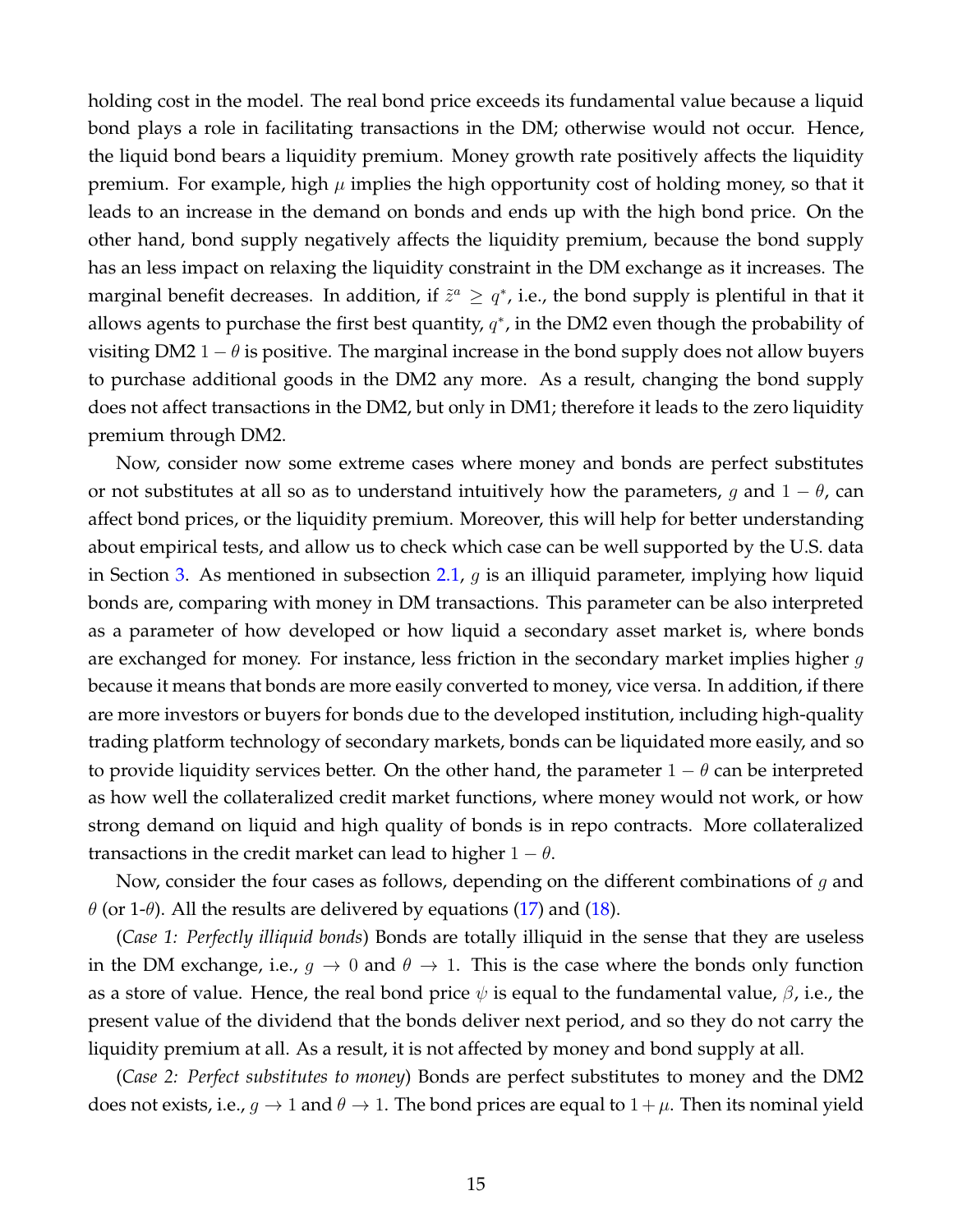$\rho$  is give by

$$
1 + \rho = (1 + \pi) \frac{1}{\psi} = \phi_t / \phi_{t+1} \times \phi_{t+1} / \phi_t = 1.
$$
 (19)

The gross nominal interest rate  $(1 + \rho)$  equals 1 and the net nominal interest rate equals *zero* all the times. In this case, since the bonds are identical with money in terms of ability of facilitating transactions in the DM and additionally deliver dividends, their real prices are higher than the fundamental value  $\beta$ . Moreover, a high (a low) money growth rate causes high (low) real prices, or the liquidity premia.

(*Case 3: Liquid bonds but not substitutes to money*) Bonds are liquid in the DM, but not substitutes to money at all, i.e.,  $g \to 0$  and  $0 < \theta < 1$ . This is the case where the bonds are perfectly illiquid in the DM1, but liquid in the DM2. This implies that the two decentralized markets are totally separated. Hence, the supply of each does not affect each other, so that the liquidity premia which the bonds carry is only affected by their supply, not by the money growth rate.

(*Case 4: Liquid bonds and perfect substitutes*) Bonds are liquid in the DM2 and also perfect substitutes to money in the DM1, i.e.,  $g \to 1$  and  $0 < \theta < 1$ . Bonds carry extra values in exchange process. Then, equation (17) yield the net nominal interest rate as follows.

$$
\rho = \frac{-\beta(1-\theta)h[u'(hA)) - 1]}{(1+\mu) + \beta(1-\theta)h[u'(hA)) - 1]}
$$
\n(20)

$$
=\frac{(1-\theta)h[u'(hA))-1]}{i+(1-\theta)h[u'(hA))-1]}<0
$$
\n(21)

In this case, the numerator is always negative only if  $u'(hA) > 1$ , i.e., only if bond supply is scarce. Also, the liquidity premium is affected by both money and money supply. The nominal rate of return on a liquid bond is negative, irrespective of money and bond supply, or the nominal rate of return on a illiquid bond  $i$ . It implies that lenders are willing to pay interests to buyers even though it is lenders who take default risk on lending, because the bonds provide extra liquidity services in transactions. I will discuss more details about whether the liquidity properties of bonds can cause the negative yield or not in reality, and under what conditions the negative yields emerge in a generic case, unlike this extreme case, in Section 4.

### **3 Data and Empirical Results**

The theory in the previous section predicts that the real price of a liquid bond, or the liquidity premium is affected by both money and bond supply in a general case where  $0 < g, \theta < 1$ , whereas that of an illiquid bond is not affected, as summarized in Proposition 1. In this section, I empirically test the predictions with the U.S. data: whether the liquidity premium is positively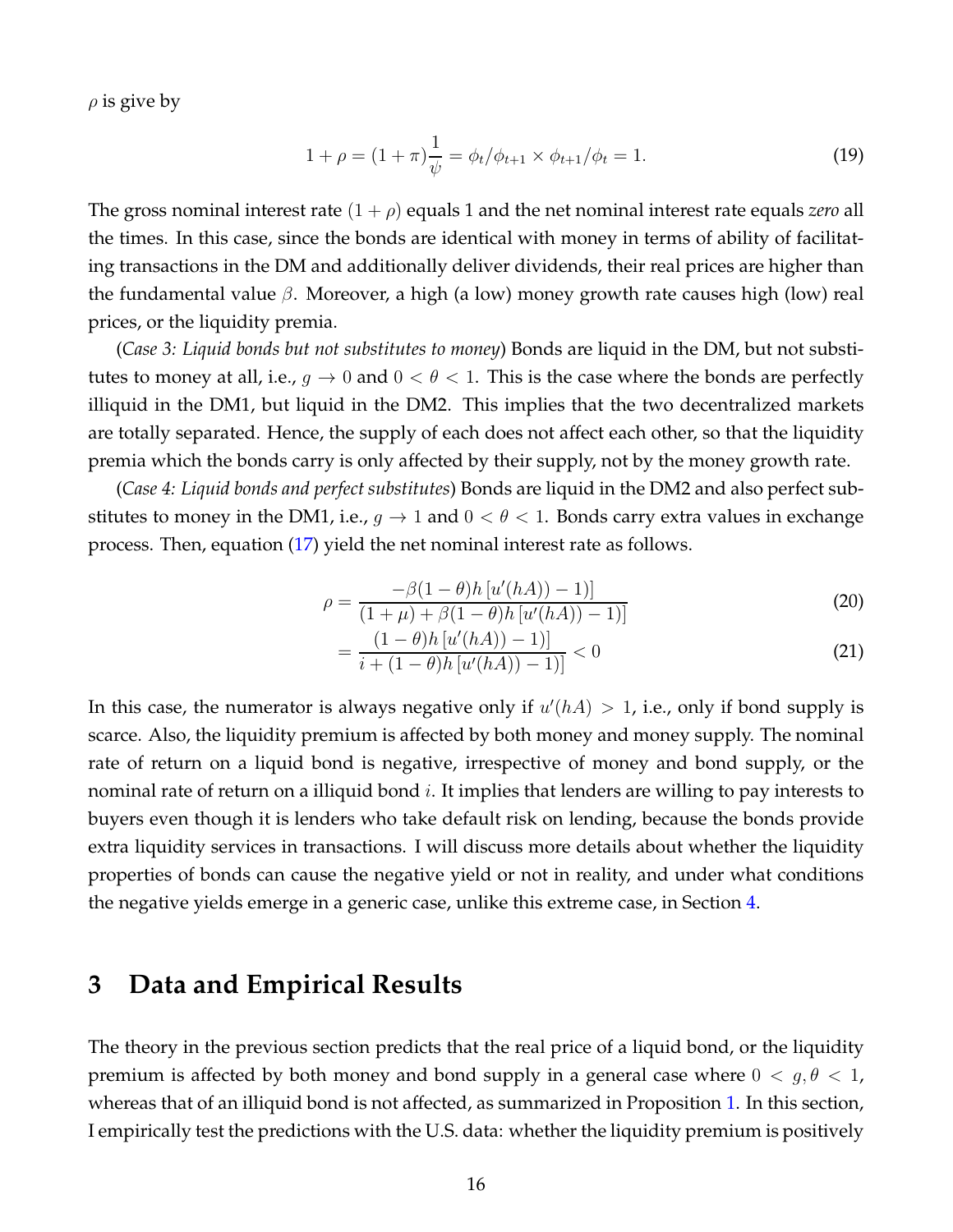associated with the money growth rate, but negatively with bond supply in reality. Also, I will choose a nominal interest rate which can reflect the opportunity cost of holding money as the money growth rate does, and test whether it is positively related with the liquidity premium. Notice that I focus on the liquidity premium rather than the real price, because it does not seem to reach a consensus on how to measure the real price of a liquid and default-free bond in the literature, but when it comes to the liquidity premium, there exist proxies which are widely used in the literature. For this reason, Equations (22) and (23) described below are used as a guide for the empirical analysis.

#### **3.1 Data**

First of all, it is important to discuss how to measure all of the variables mentioned in the theory such as the liquidity premium, money growth rate (or the nominal interest rate of an illiquid bond), and bond supply from the data before we move on to the empirical results. As well known, the liquidity premia of liquid bonds are not observed in reality. Also, there exist several types of monetary aggregates, such as Monetary Base, Narrow Money, M1, and M2 which we can use to measure money supply, and a variety of liquid government bonds are traded in the financial market.

First, I describe how to measure the liquidity premium. The problem is that neither the real yield nor the liquidity premium can be obtained as officially published indexes. Only the nominal yield is observable. However, the yield spreads between two different bonds only in terms of liquidity can be used as a proxy of the liquidity premium as widely used in the relevant literature. Of course, they should have the same, or at least similar maturities and default risks. These measures are not only computational, but also appropriate to empirically test the predictions from the theory, because the real prices of liquid bonds are affected by money and bond supply through their liquidity premium, whereas the real prices of illiquid bonds are not. Also, this is why changes in the real yield on a liquid bond are equivalent to changes in the liquidity premium which the bond carries in the theory. For this reason, I choose pairs of liquid and illiquid bonds of the same or similar maturity and safety.

The theory presents the nominal yield of an illiquid bond  $(i)$ , a liquid bond  $(\rho)$ , and the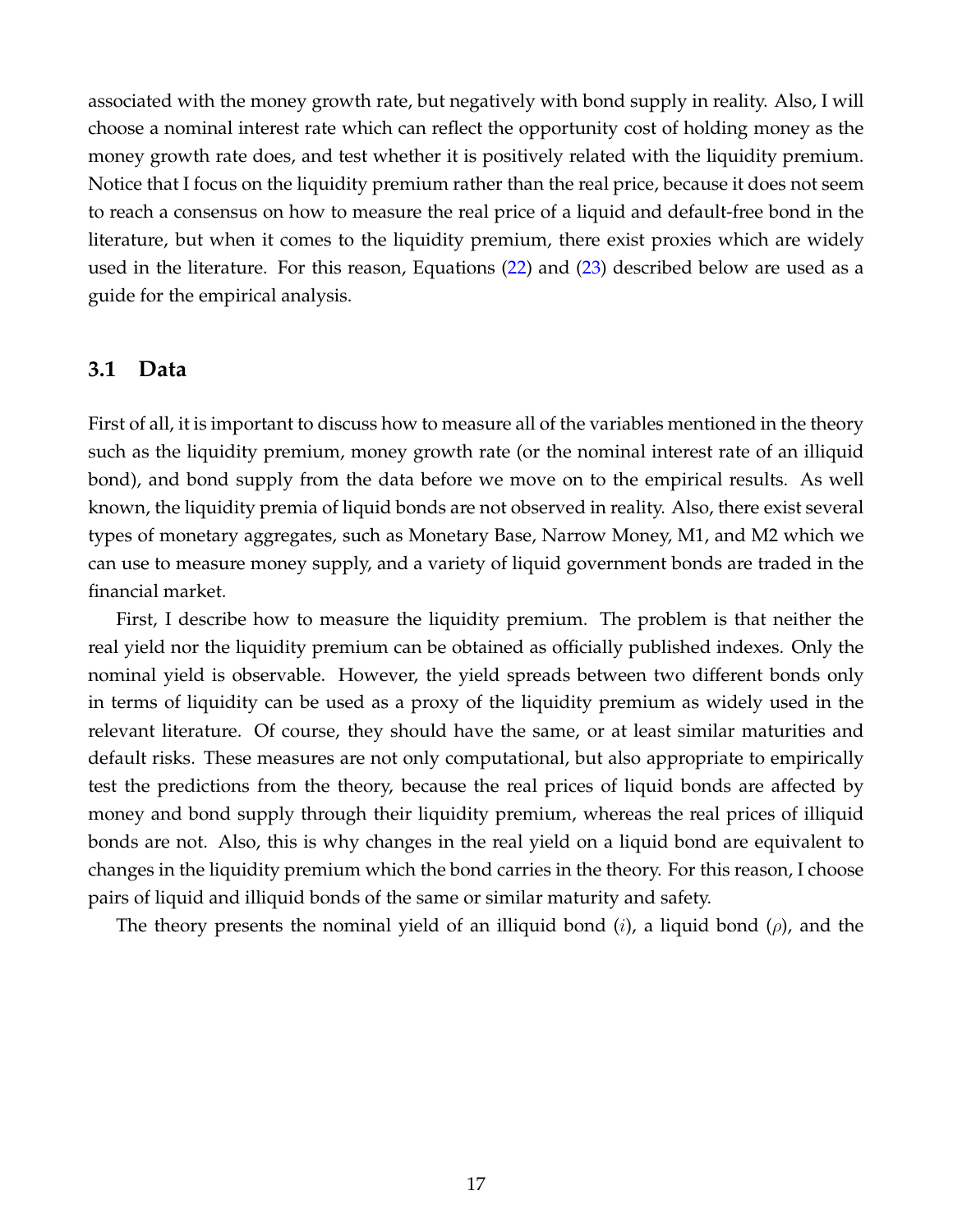spread  $(s)$  between them as follows.

$$
1 + i = (1 + \pi)(1 + r) = (1 + \pi)\frac{1}{\beta}
$$
  

$$
1 + \rho = (1 + \pi)\frac{1}{\psi}
$$
  

$$
s = i - \rho \approx \psi - \beta = \left[1 + g(\frac{1 + \mu}{\beta} - 1)\right] + (1 - \theta)h[u'(\tilde{z}^{a}) - 1]
$$
 (22)

$$
= 1 + gi + (1 - \theta)h [u'(\tilde{z}^a) - 1], \qquad (23)
$$

where  $r$  stands for the real yield on an illiquid bond. The first two equations present the nominal yields of an illiquid bond and a liquid bond by the Fisher equation, respectively. Then, the log difference between them is approximately equal to the yield spread between them, which is given by Equations (22) and (23). Notice that this difference eliminates the effect of inflation on the nominal yields of both bonds at the same time, and therefore delivers the real yield differential in two different bonds in terms of liquidity, i.e., the liquidity premium. Notice that I attempt to eliminate other components such as the risk premium and the term premium in bond prices by choosing the pairs of bonds of same or similar maturities and default risks.

Then, what types of bonds can represent liquid and illiquid bonds in reality? First, when it comes to a liquid bond, we define a liquid bond in the model as a bond which is useful in exchange process. In reality, it implies that the liquid bond should be easy to be sold for cash in secondary asset markets, to be accepted directly as a medium of exchange, or to be used for credit (or loans) in the credit markets such as the Repurchase Agreement market (or REPO in short) and the collateralized federal funds market. Moreover, it should be safe in the sense that it is sure to deliver its dividend at maturity, i.e., there is no probability to default before maturity. For this reason, here, I use the yields of U.S. Treasuries such as Treasury bonds, notes and bills, as the nominal yields of the liquid bond meant by the model. They all represent liquid bonds with different maturities.

On the other hand, an illiquid bond in the model implies a bond which can not be used in exchange, and its holder should keep it in his hand until maturity for cash unless she accepts a huge discount for the secondary trade. Hence, it is inferior to the liquid bond only in terms of being liquidated or relaxing her liquidity constraint. Of course, they should be exactly or, at least, similarly as safe as the liquid bond to avoid the case where their yield difference includes the risk premium. In the case where there is only a small difference in terms of the default risk, it could be controlled in regressions by adding variables to explain it, even though it is not perfect. Similarly, the maturities should be matched for both bonds.<sup>10</sup> Taking all of these

<sup>&</sup>lt;sup>10</sup>In reality, since there exist secondary trade markets for almost all of bonds only if sellers of bonds accept more or less, or even considerable losses, there would not exist a perfectly illiquid bond. In other words, it is hard to find totally illiquid bonds, even if they are almost as safe as Treasuries and have the same or similar maturities. However, it cannot be denied that the yield spread reflects the liquidity premium, even if we consider it.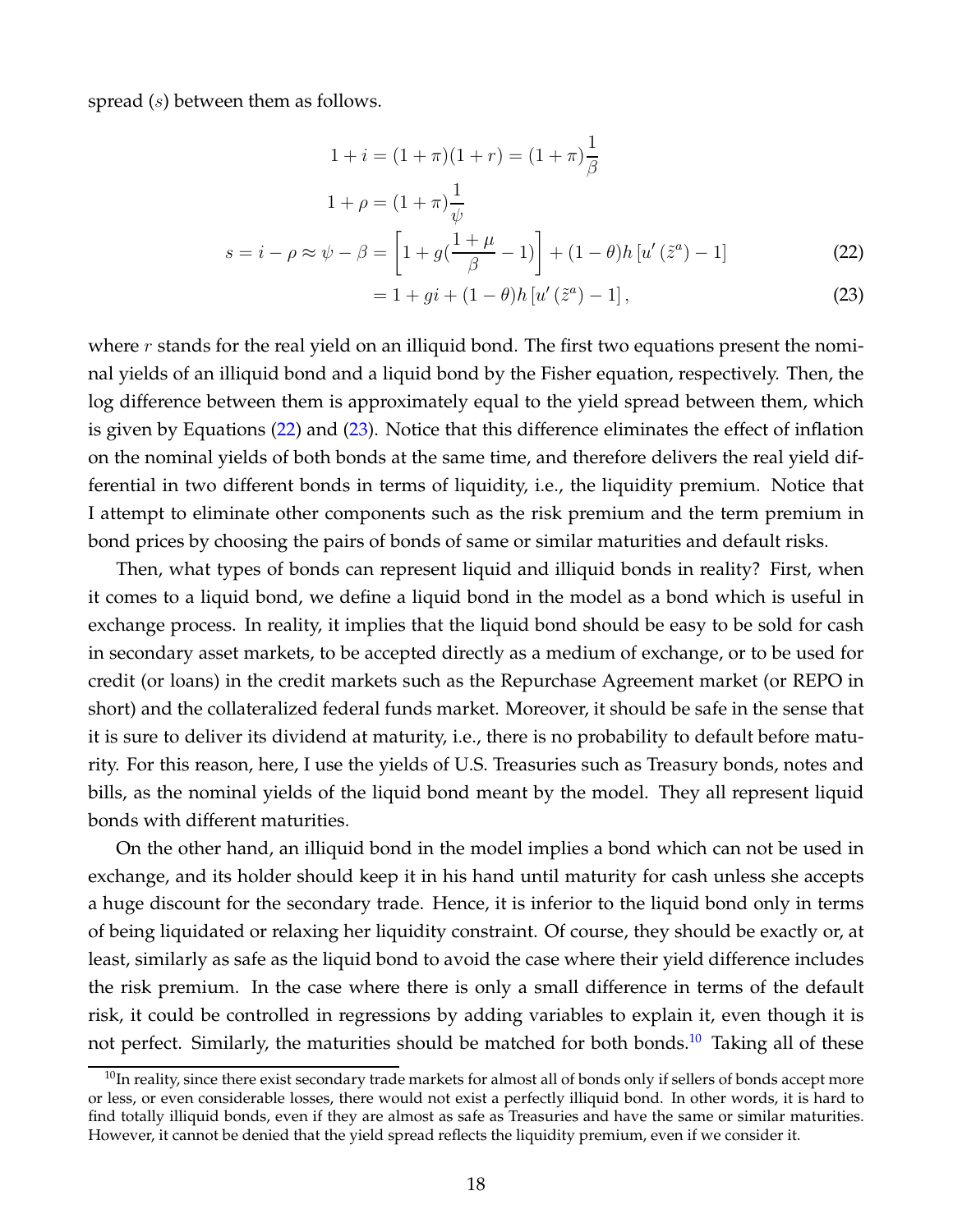into account, I use the yields of the long term Aaa-rated corporate bonds, 3-month Commercial Papers, Federal Deposit Insurance Corporation (FDIC) insured Certificates of deposits (henceforth FDIC CDs) as measures of the yields of illiquid bonds. When it comes to these data, I almost use the data set provided by Krishnamurthy and Vissing-Jorgensen  $(2012)^{11}$ . I match each of those yields with Treasuries with consideration for maturity in order to compute the liquidity premium on each maturity.

Lastly, I also use the TED spread as a measure of the liquidity premium on three-month Treasury bills, which is the difference between three-month LIBOR based on US dollars and three-month Treasury bill. This spread is used frequently as a measure for the liquidity premium in the literature. It is true that 3-month LIBOR based on US dollars bears the risk premium, because the contracts between banks are not default-free. However, it is also true that it is small. I try to control the default risk by adding a variable to represent default risk in the regression.

Next, let's consider which of monetary aggregates should be used to measure money supply in the data. As mentioned above, there are several monetary aggregates which are complied by the Fed: Monetary Base, Narrow Money, M1, M2, and M3. However, there are two criteria for which one among them is appropriate. First, what the theory regards as money is perfectly liquid in exchange process, or it is a perfect medium of exchange, comparing to bonds. Hence, the monetary aggregate meant by the theory should not include any type of illiquid financial assets such as savings deposits including money market deposit accounts and smalldenomination time deposits, which is precisely defined as time deposits in amounts of less than  $$100,000$ .<sup>12</sup> Then, this criterion excludes M2, and also broader monetary aggregates such as M3. Secondly, its demand against the opportunity cost of holding it, which can be represented by nominal interest rates (or the inflation rate), should be stable. They should have a stable negative relationship. Otherwise, the mechanism through which the theory works could not be applied to explain the relationship between money supply and the liquidity premium. Specifically, it should be true that, when the opportunity cost of holding money rises up, the demand declines. If it is not true, the high money holding cost will never lead to an increase in the demand on liquid bonds as a substitute to money, and neither does the liquidity premium the bonds bear in the end. It turns out that the demand on M1 against the nominal interest rate has not been stable, so that M1 is excluded in the regressions shown later.<sup>13</sup>

As a result, I use Narrow Money as a measure of money, based on these criteria. Narrow Money is well suited to the theory in the sense that it is absolutely used as a medium of ex-

 $^{11}$ I updated the yields of Aaa-rated corporate bonds (series  $AAA$ ), and 3-month Commercial Papers (series  $CP3M$  and  $CP3M$ ) in their dataset with the data FRED Economic Data (https://fred.stlouisfed.org/) provides because some values are revised. See the appendix in Krishnamurthy and Vissing-Jorgensen (2012) for more details.

<sup>&</sup>lt;sup>12</sup>Source: http://www.federalreserve.gov/releases/h6/current/default.htm

<sup>&</sup>lt;sup>13</sup>See Lucas Jr. and Nicolini (2015) for details about the stability of M1. The paper investigates why monetary aggregates become unstable over time.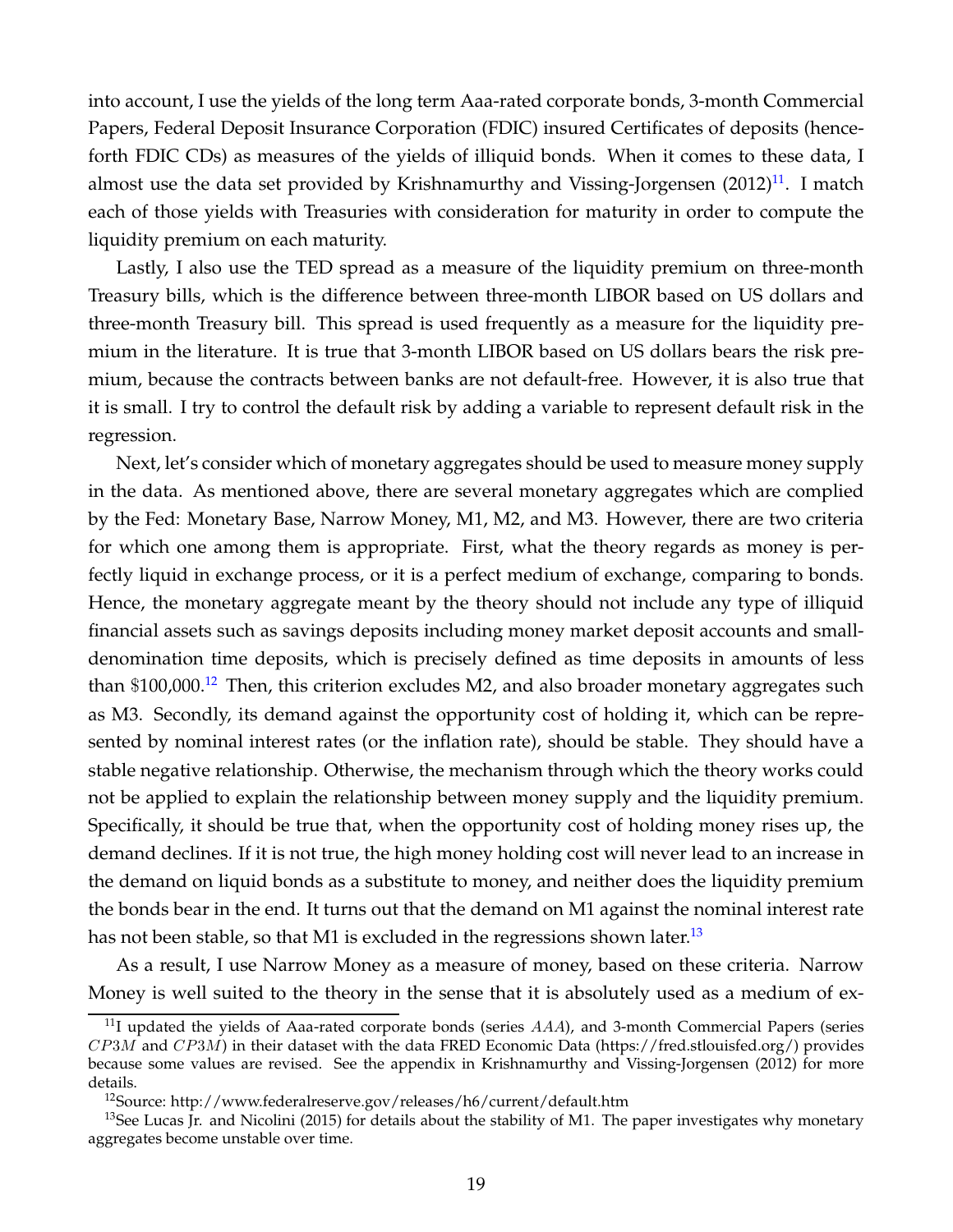change in transactions.<sup>14</sup> Also, it presents a stable demand curve over the sample period, i.e., a unambiguously negative relationship with the nominal interest rate over the period from 1946 to 2008. Notice that I use the federal funds rate as a proxy of the opportunity cost of holding money, which is the nominal interest rate on an illiquid bond in the theory. I could use other interest rates such as 3 month commercial paper rate, but they deliver the same relationship because all the short term interest rates, including 3 month commercial paper rate, show the strong co-movement historically. Figure 4 displays the ratio of Narrow Money to nominal GDP against its holding cost (*i*), which implies  $L = M/PY$  in order to look at the real demand on money or real money balances proportional to Y implied by Equation  $(15)$ . In the case where bond supply is not plentiful to achieve the first best outcome in the DM, it can be re-expressed to present the money demand in the equilibrium as follows.

$$
\frac{\phi_t}{\phi_{t+1}\beta} = 1 + \theta [u'(\tilde{z}) - 1]
$$

$$
\Leftrightarrow 1 + i = 1 + \theta [u'(\tilde{z}) - 1],
$$

where  $\frac{\phi_t}{\phi_{t+1}\beta}=1+i.^{15}$  Obviously, the graph on the left panel presents that the real balances  $\tilde{z}$ , or money demand  $\hat{m}$  is negatively associated with a nominal interest rate, or the opportunity cost of holding money, which is represented by the federal funds rate.



Figure 4: Money Demand

Figure 5: Bond Demand

Also, notice that money growth rate has a one to one relationship with the nominal yield of an illiquid bond in the stationary equilibrium, which is implied by the Fisher equation, i.e.,  $1+i = (1+\pi)(1+r) = (1+\mu)/\beta$ , as seen in Equations (22) and (23). They theoretically stand for the same economic notion: the opportunity cost of holding money. The theory does not distin-

Narrow Money includes nonbank public currency used as a medium of exchange, deposits held at Federal Reserves Banks, and reserve adjustment magnitude, which is"adjustments made to the monetary base due to changes in the statutory reserve requirements". See http://research.stlouisfed.org/publications/review/03/09/0309ra.xls for more details.

<sup>&</sup>lt;sup>15</sup>Since  $\tilde{z}_t = \tilde{z}_{t+1}$  in stationary equilibria, the time subscript is omitted.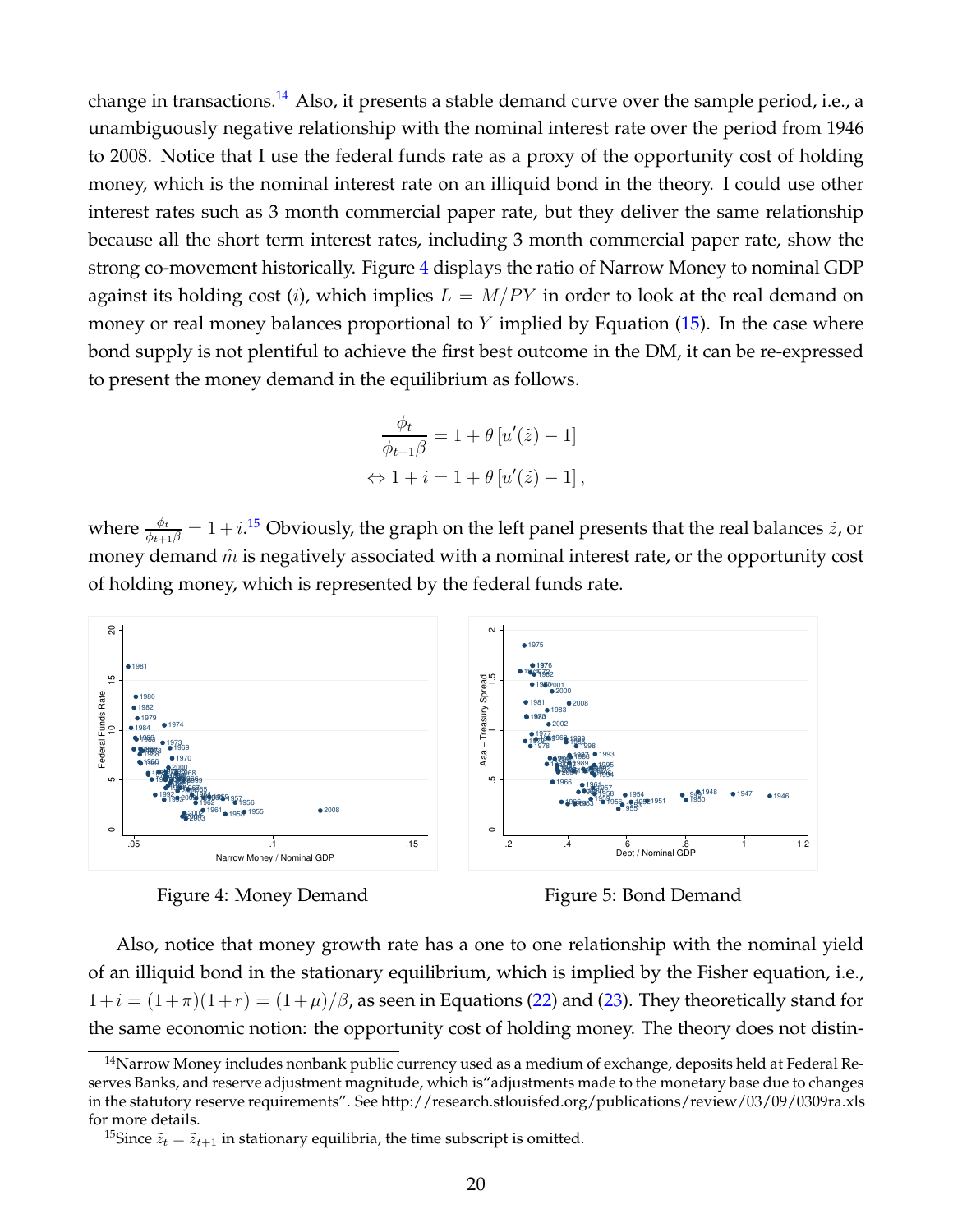guish between them. The empirical result can show which variable is more suitable to explain changes in the liquidity premium. The nominal interest rate as an index of the opportunity cost of holding money has a positive impact on the liquidity premium through the conceptually same mechanism in which the money growth rate works. In reality, there are a variety of interest rates in the financial market, and it is also difficult to find the yields of totally illiquid bonds. However, as well known, they have the strong co-movement relationship among them. Here, I use the federal funds rate as a proxy of the nominal interest rate which the model presents. The federal funds rate can reflect the money holding cost better than any other, because it is highly correlated with the short term interest rates of other financial assets which agents in an economy can consider as substitutes for cash, even if they are not perfectly substitutes. Moreover, since it is the policy interest rate which the Fed uses, it is comparable to money supply as a policy variable.

When it comes to bond supply, I use the ratio of the outstanding stock of the public debt to the nominal GDP for the liquid real bond supply meant by the theory, as in Krishnamurthy and Vissing-Jorgensen (2012). The ratio of debt to GDP is measured as the market value of the public debt at the end of a fiscal year divided by the GDP of the same year.<sup>16</sup> Using the same data as in Krishnamurthy and Vissing-Jorgensen (2012) and Nagel (2014) allows for comparison of my empirical results with the results in the literature.

Last but not least, Figure 5<sup>17</sup> looks at the bond demand against the yield spread between the Aaa-rated corporate bond and the long term Treasury bond. Notice that, as Krishnamurthy and Vissing-Jorgensen (2012) points out, it is the bond demand for not only liquidity but also safety, but it is mainly driven by the demand for the liquidity services which Treasuries provide. It had been stable up until 2008 in the sense that it is an unambiguous downward sloping curve. However, after 2009, the demand curve seems to shift out after the recent financial crisis. This is similar to the money demand curve. For this reason, I only use the data over the period from 1945 up to 2008.

#### **3.2 Empirical Results**

Now, I present the empirical test results for the theoretical predictions. As mentioned in the previous section, I first compute several different yield spreads between illiquid bonds and Treasuries, matching them according to their maturities: the yield spreads between Aaa-rated corporate bonds and the long term Treasuries, between Aa-rated commercial papers and 3 month Treasury bills, and between 6-month FDIC insured Certificates of Deposit (henceforth CD) and 6-month Treasury bills. The last two Treasuries are short-term bonds in the sense that

<sup>&</sup>lt;sup>16</sup>See Henning Bohn's website for more details: http://econ.ucsb.edu/ bohn/data.html

<sup>17</sup>Source: Krishnamurthy and Vissing-Jorgensen (2012)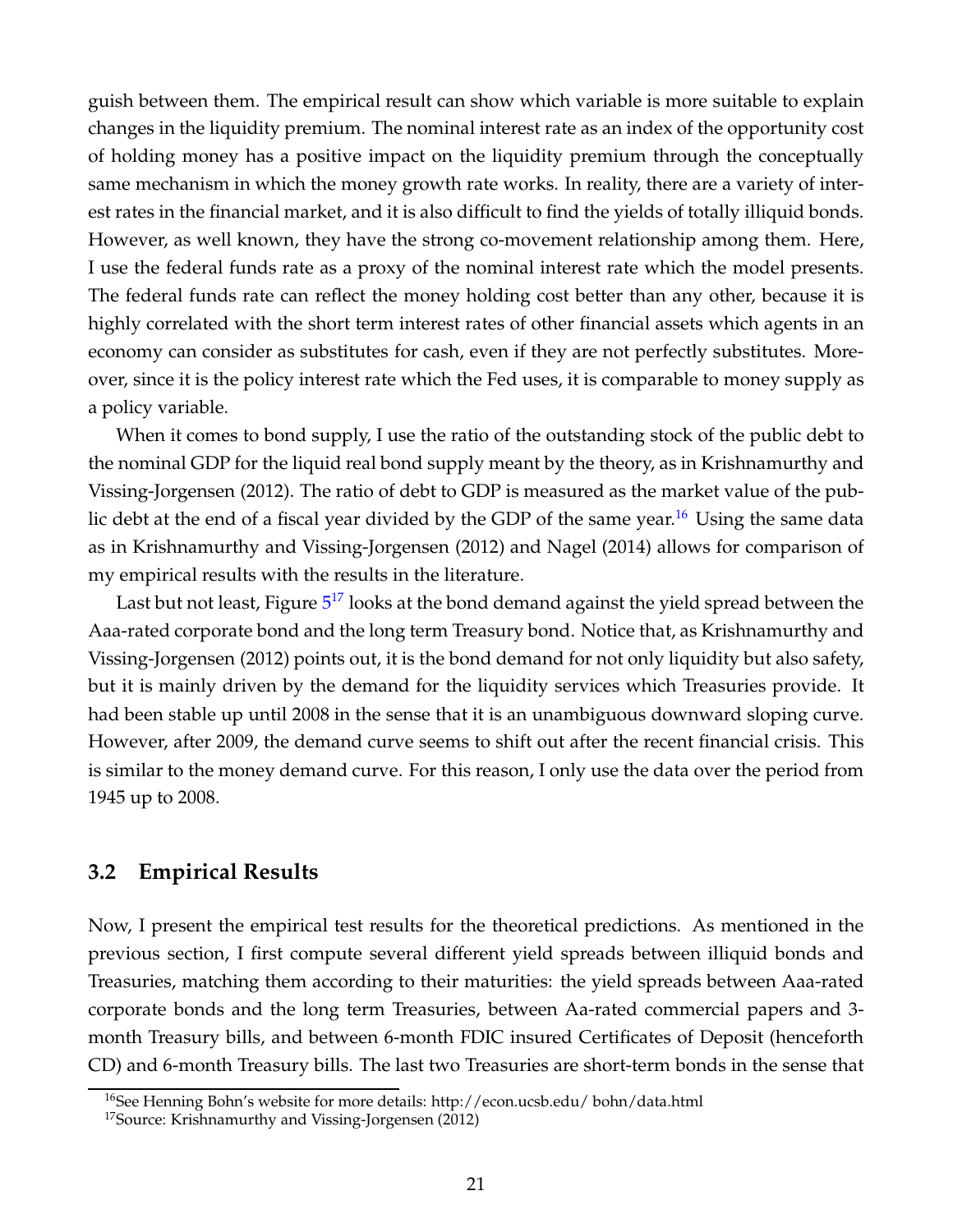their maturities are shorter than one year.<sup>18</sup> Each of the spreads stands for the liquidity premium which each of different maturities of Treasuries bears. It implies that all of these spreads reflect the market values for the liquidity services the Treasuries provide, but different in the sense that the former is the liquidity premium on the long term Treasuries and the latter on the short term Treasuries.<sup>19</sup>

Next, it is important that I use the growth rate of Narrow Money to represent money supply in the regressions. As seen in Equation (15), what affects liquidity premia is the growth rate of money supply, not the absolute level of money supply. it implies that a one-time change in money supply does not affect the liquidity premia and also other real variables such as real balances, quantities traded in the DM, but its growth rate does; money supply is not super-neutral but neutral. A one-time injection or withdraw of money to an economy is ineffective because its relative price is adjusted to keep the real variables unchanged. On the other hand, I use the level of the debt to the nominal GDP ratio for bond supply in the regressions, because it is not neutral unlike money. Even a one-time change in bond supply affects the real variables.

Also, in order to control the risk premium, associated with default risks, which can be included in the yield spreads calculated above, a stock market volatility index is used as a default control variable which is used in Krishnamurthy and Vissing-Jorgensen  $(2012).^{20}$  Including this measure in the regressions attempts to control default risks so that changes in the yield spreads are driven mainly by changes in the liquidity premia, given the low default rate on Aaa-rated corporate bonds and Aa-rated Commercial Papers. $^{21}$  However, unlike these two securities, FDIC insured CDs are as safe as Treasuries, given FDIC insurance, so that its spread against the same maturities of Treasuries can be used as a good proxy of the liquidity premium.

Before the regressions, I graphically look at how money growth rate had evolved with the different measures of the liquidity premium over the sample period from Figures 6 and 7. It seems to be consistent with the predictions from the theory. The figures show that the movement of money growth is almost positively related to the liquidity premium, and their variations are also similar in terms of frequency and width.

 $18$ I use the spreads which are used in Krishnamurthy and Vissing-Jorgensen (2012) but slightly different because they are updated from the original source.

 $19$ Notice that there are two indexes which represents the opportunity cost of holding money meant by the theory: money growth rate and nominal interest rates. Even though they are theoretically considered equivalently by the Fisher equation and the definition of the stationary equilibrium, I will show that there can be cases where only one of them significantly affect long or short term liquidity premia in the data. In fact, Nagel (2014) only presents the cases where the federal funds rate has a positive effect on the liquidity premia, which are measured monthly only by some short term bonds. However, here I present not only that the liquidity premia are also affected by money growth, but also how it is robust to the liquidity premium of the long term bond such as the long term Treasuries.

<sup>&</sup>lt;sup>20</sup>See Krishnamurthy and Vissing-Jorgensen (2012) for the details about why this measure can be a proxy for default risk. In short, they argues that this measure have a high correlation with another default risk measure such as the median expected default frequency credit measure from Moody's Analytics.

<sup>&</sup>lt;sup>21</sup>See Krishnamurthy and Vissing-Jorgensen (2012) for details. According to them, "there have never been a default on high-grade CP." Also, they use the spread of Aaa-rated bonds against Treasuries to estimate the market value of the liquidity convenience, assuming that the default risk of the Aaa-rated bonds is low.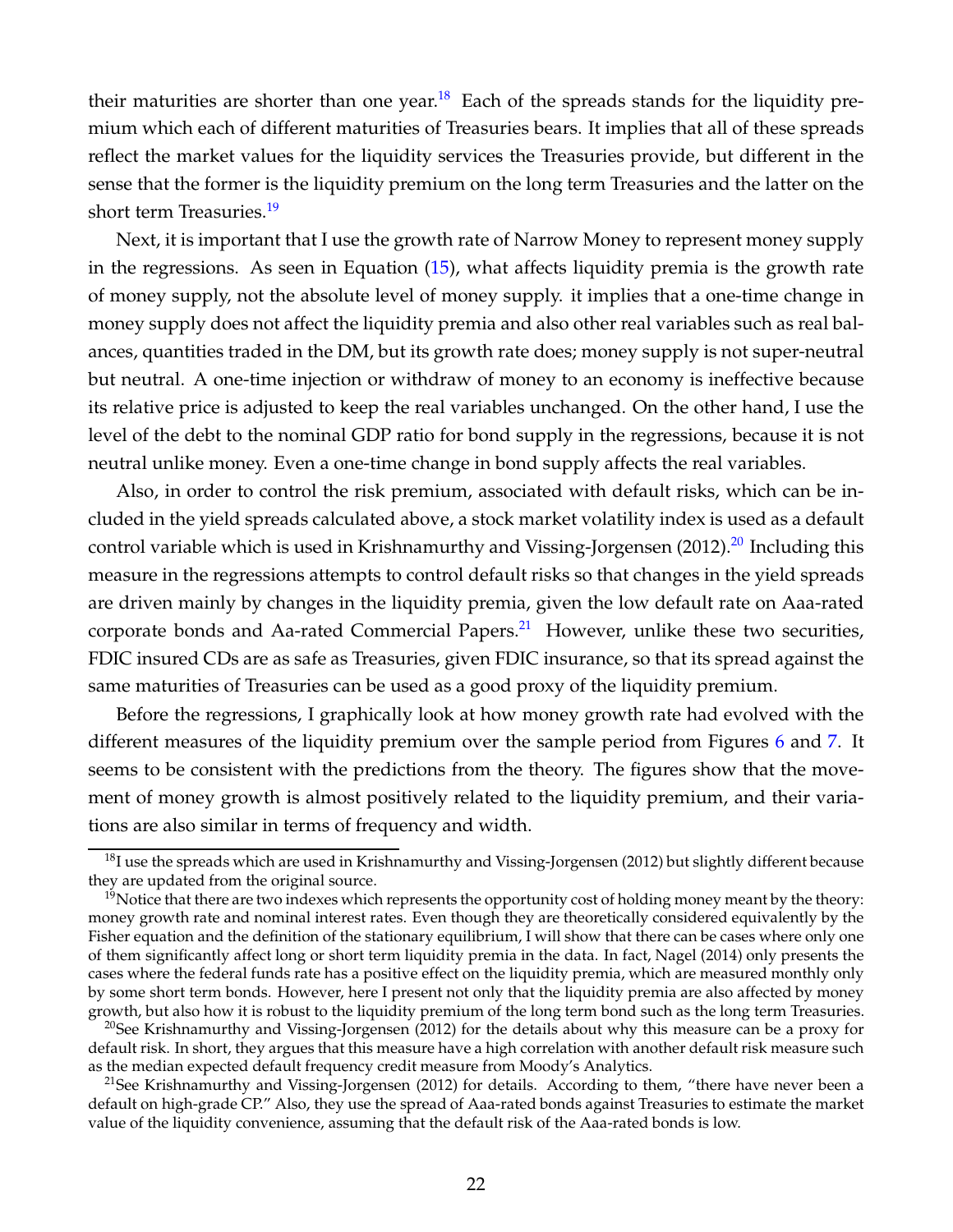

Figure 6: Aaa - Treasury Spread

Figure 7: CP - T-Bill Spread

Now, let's move onto the empirical test results from the regressions. Table 1 presents the impacts of money growth, bond supply, and the federal funds rate on the liquidity premium, which is measured by the yield spreads between the Aaa-rated corporate bond and the long term Treasury bond, and between FDIC CDs and 6-month Treasury bills. Specifically, Regressions (1) to (3) look at the impact of money growth and bond supply on the liquidity premium which the long-term Treasuries carry. First, the regressions test whether Treasury bonds are substitutes with money or not. The theory predicts that if they are not substitutes, money growth does not affect the liquidity premium of Treasuries at all, because the money-traded market are totally separate from the bond-collaterlized market. In fact, the regression results deliver that money growth has a significant and positive impact on the liquidity premium. In particular, its coefficient is 0.56 in Regression (3). Also, bond supply is negatively correlated with the liquidity premium, and its coefficient is -1.33. An increase in bond supply reduces its market price for the liquidity services which the bonds provide.<sup>22</sup> Importantly, all of these results present evidence that Treasury bonds are substantive substitutes with money to some degree in that they provide liquidity services like money does. Moreover, the results are robust to default risk. A control variable for default risk is included as an explanatory variable in Regression (3), and the coefficients of money growth and bond supply are still significant. It is meant to be statistically robust that the liquidity premium is significantly affected by both of them. The coefficient of the default risk control variable also appears significant. On the other hand, Regression (4) to (5) show the impact of the federal funds rate on the liquidity premium. Unlike money growth, its impact on the liquidity premium appears insignificant in the regressions with bond supply, even though the federal funds rate as a proxy of the nominal interest rate is equivalent theoretically to the money growth, because both of them stand for the opportunity cost of holding

<sup>&</sup>lt;sup>22</sup>The negative effect of bond supply is consistent with the results in Krishnamurthy and Vissing-Jorgensen (2012) even without the log specification. They use the log specification in their regressions because it provides a good fit and there is only one parameter they are interested in.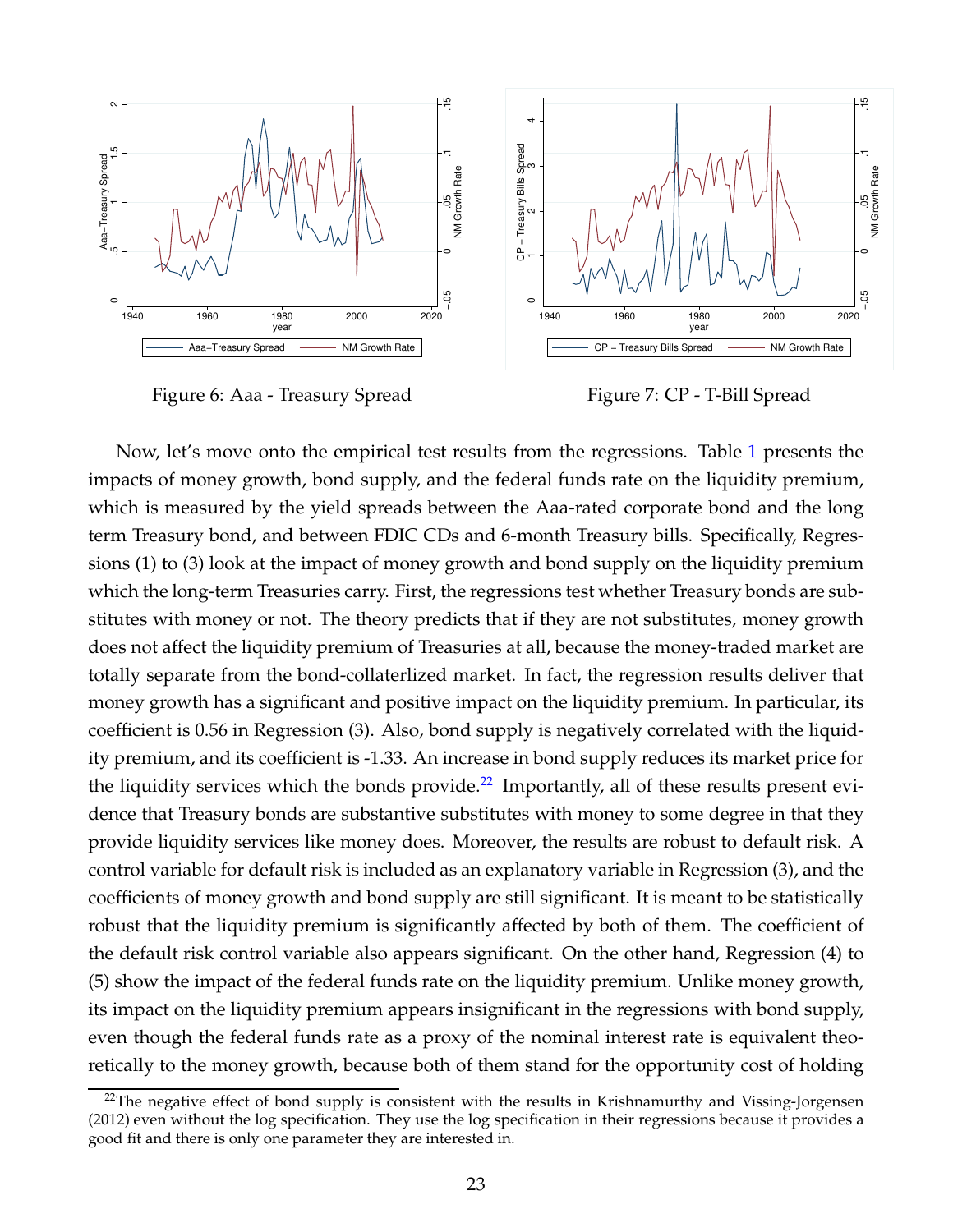money.

Regressions (6) to (9) also support the previous test result. The FDIC CDs as an illiquid financial security are as safe as Treasuries, and thereby its spread with Treasuries reflects the difference in their liquidity premia. Since the FDIC CDs do not have default risk, given FDIC insurance, this yield spread is a more precise measure of the liquidity premium than the other measures. The result confirms the existence of the liquidity premium, even in regression (8) with a default risk control variable: money growth has a positive impact on the liquidity premium and the Treasury supply has a negative impact. Regression (8) presents that a one percentage point in the money growth rate is associated with an increase of 2.39 bps in the liquidity premium in 6-month Treasury bills, whereas a one percentage point in bond supply with a decrease of 4.49 bps. However, the effect of the federal funds rate turns out to be insignificant as in Regression (5).

| Dependent Vars             | AAA Corp. - Treasury   |                                   |                                   |                        |                        | FDIC CDs - T-Bills   |                                   |                                  |                        |
|----------------------------|------------------------|-----------------------------------|-----------------------------------|------------------------|------------------------|----------------------|-----------------------------------|----------------------------------|------------------------|
|                            | (1)<br>1946-2008       | (2)<br>1946-2008                  | (3)<br>1946-2008                  | (4)<br>1955-2008       | (5)<br>1955-2008       | (6)<br>1984-2008     | (7)<br>1984-2008                  | (8)<br>1984-2008                 | (9)<br>1984-2008       |
| NM Growth                  | $1.648**$              | $0.917***$                        | $0.557***$                        |                        |                        | $2.378***$           | $2.535***$                        | 2.389***                         |                        |
| Debt to GDP                | (0.735)                | (0.244)<br>$-1.496***$<br>(0.421) | (0.160)<br>$-1.326***$<br>(0.295) | $-3.795***$<br>(0.710) | $-3.188***$<br>(0.745) | (0.249)              | (0.231)<br>$-5.471***$<br>(1.584) | (0.136)<br>$-4.494**$<br>(1.768) | $-5.074***$<br>(1.777) |
| <b>Federal Funds Rates</b> |                        |                                   |                                   | 0.0219<br>(1.621)      | $-0.253$<br>(1.522)    |                      |                                   |                                  | 3.657<br>(4.626)       |
| Volatility                 |                        |                                   | 4.495***<br>(0.893)               |                        | $3.484***$<br>(0.903)  |                      |                                   | 2.219<br>(1.704)                 |                        |
| Constant                   | $0.654***$<br>(0.0833) | 1.348***<br>(0.205)               | $0.690***$<br>(0.211)             | $2.258***$<br>(0.366)  | $1.567***$<br>(0.434)  | $-0.0569$<br>(0.134) | $2.151***$<br>(0.633)             | 1.446<br>(0.892)                 | $2.026**$<br>(0.785)   |
| Observations               | 63                     | 63                                | 63                                | 54                     | 54                     | 25                   | 25                                | 25                               | 25                     |
| Adjusted R-squared         | 0.092                  | 0.417                             | 0.610                             | 0.542                  | 0.661                  | 0.272                | 0.551                             | 0.645                            | 0.206                  |

Table 1: Impact on the Liquidity Premium of Long-Term and 6-Month Treasuries

*Notes:* Coefficients are estimated by Newey-West estimators with lag(1) and its standard errors are presented in parenthesis. The dependent variables are the yield spreads between private and Treasury bonds, which are measured in a percentage unit. Explanatory variables are the growth rate of Narrow Money and the ratio of the market value of Treasury debt outstanding to nominal GDP. A control variable for the default risk on private assets is Volatility, which is measured by annualized standard deviation of weekly log stock returns on the  $S\&P$  500 index (Source: KVJ 2012). \*\*\*  $p<0.01$ , \*\*  $p<0.05$ , \*  $p<0.1$ .

Next, Table 2 uses different measures of the liquidity premia: the yield spreads of Aa-rated Commercial Papers against Treasury bills, and the TED spread. All the regressions present that the impact of money growth is significantly positive and is robust with bond supply and default risk controls. Also, these results strongly support the theoretical prediction that Treasury bills are substitutes with money like Treasury bonds, again.<sup>23</sup> A one percentage point rise in the money growth rate causes an increase of around 1.2 bps in the liquidity premium of 3 month Treasuy Bills, according to Regressions (3) and (7). On the other hand, Regressions (4), and (8) present whether federal funds rate affects the liquidity premium in the case where bonds are substitutes with money as in Regressions (3), and (7). The federal funds rate has a significantly

 $23$ The regressions with the quarterly data over the same period present the similar result. See Appendix B for the regression results.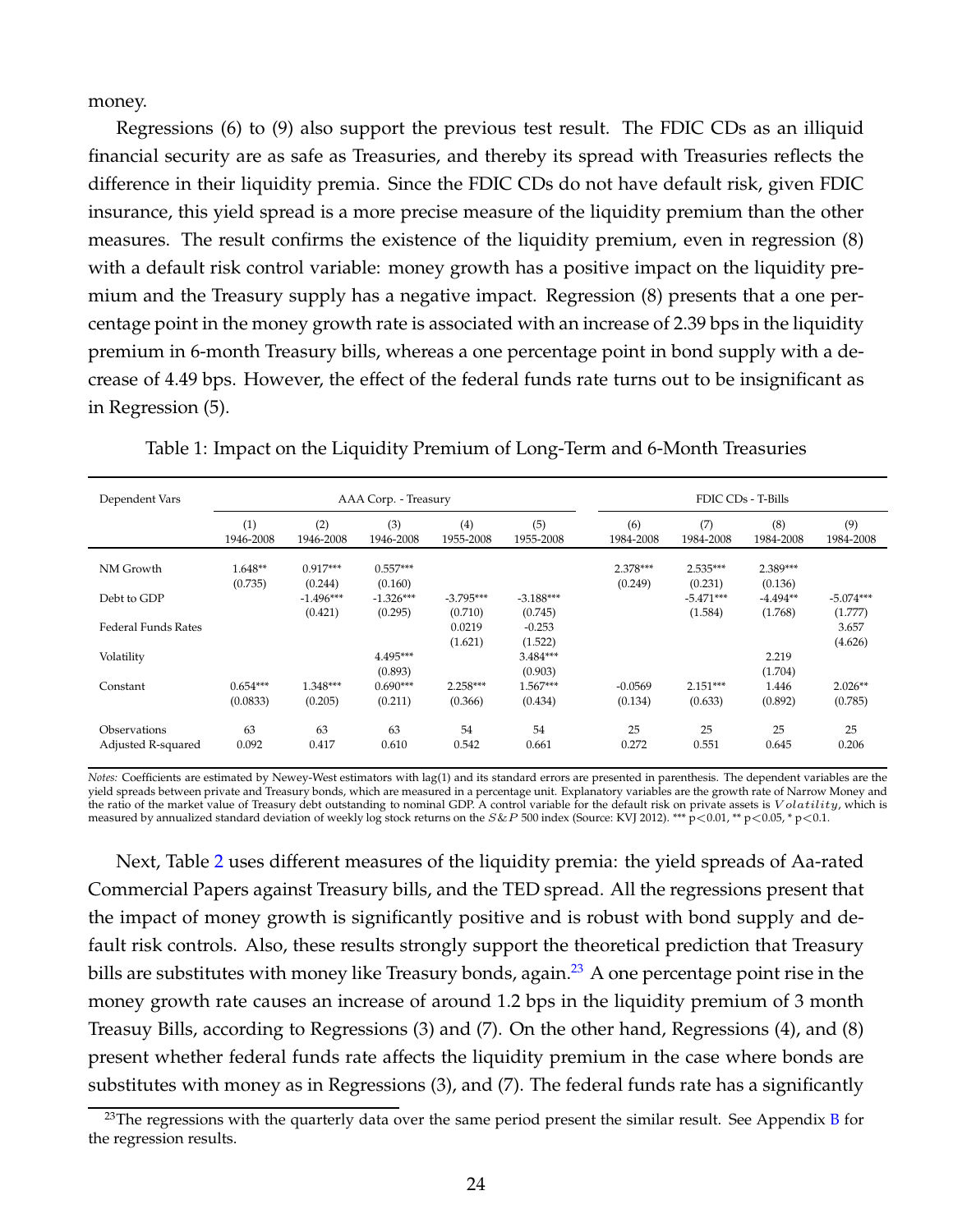positive impact on the liquidity premia, whereas bond supply does not have a significantly negative effect.<sup>24</sup>

To summarize, money growth has a significant and positive impact on the liquidity premia, whereas bond supply does negative as the theory predicts. Also, the federal funds rate has a significantly positive effect on it in most of the regressions. Even if money growth and the nominal interest rate which the federal funds rate stands for are theoretically equivalent in the sense that both of them represent the opportunity cost of holding money, they seem not to be equivalent empirically all the times. We can find that the effect of the federal funds rate appears insignificant in the regressions where the liquidity premia of the long-term Treasuries and the 6-month Treasuries are used as the dependent variables. These results may come from the fact that different maturities of Treasuries are traded in different markets, by different agents, or under different regulations, even though they provide similar liquidity services. Hence, it would not be a surprise that they can differently respond to various variables which have the same economic meaning. However, notice that this does not change the economic mechanism of how money or nominal interest rates affect the liquidity premia which liquid bonds carry. All the results provide strong support the theoretical predictions: bond prices bear the liquidity premium, bonds are substantive substitutes with money even if not perfect, and the money holding cost is a primary factor in the mechanism which deliver the aforementioned results.

| Dependent Vars     | AA CP - T-Bills  |                  |                  |                  | TED spread       |                  |                  |                  |  |
|--------------------|------------------|------------------|------------------|------------------|------------------|------------------|------------------|------------------|--|
|                    | (1)<br>1946-2008 | (2)<br>1946-2008 | (3)<br>1946-2008 | (4)<br>1955-2008 | (5)<br>1986-2008 | (6)<br>1986-2008 | (7)<br>1986-2008 | (8)<br>1986-2008 |  |
| NM Growth          | $1.681***$       | $1.256***$       | $1.168***$       |                  | $1.341***$       | $1.343***$       | $1.209***$       |                  |  |
|                    | (0.543)          | (0.247)          | (0.298)          |                  | (0.194)          | (0.187)          | (0.224)          |                  |  |
| Debt to GDP        |                  | $-0.871*$        | $-0.829*$        | $-0.564$         |                  | $-0.0543$        | 0.980            | 0.212            |  |
|                    |                  | (0.471)          | (0.430)          | (1.037)          |                  | (1.535)          | (1.665)          | (1.127)          |  |
| Volatility         |                  |                  | 1.097            | 0.271            |                  |                  | 2.010            | 1.608            |  |
|                    |                  |                  | (1.722)          | (1.344)          |                  |                  | (1.464)          | (1.521)          |  |
| Federal Funds Rate |                  |                  |                  | 9.472***         |                  |                  |                  | $9.23*$          |  |
|                    |                  |                  |                  | (3.230)          |                  |                  |                  | (4.680)          |  |
| Constant           | $0.586***$       | $0.990***$       | $0.829***$       | 0.362            | $0.565***$       | 0.588            | $-0.120$         | $-0.082$         |  |
|                    | (0.0784)         | (0.272)          | (0.254)          | (0.435)          | (0.107)          | (0.668)          | (0.808)          | (0.447)          |  |
| Observations       | 63               | 63               | 63               | 54               | 23               | 23               | 23               | 23               |  |
| Adjusted R-squared | 0.053            | 0.107            | 0.111            | 0.254            | 0.180            | 0.139            | 0.147            | 0.233            |  |

Table 2: Impact on the Liquidity Premium of 3-Month Treasury Bills

*Notes:* Coefficients are estimated by Newey-West estimators with lag(1) and its standard errors are presented in parenthesis. The dependent variables are the yield spreads between private and Treasury bonds, which are measured in a percentage unit. Explanatory variables are the growth rate of Narrow Money and the ratio of the market value of Treasury debt outstanding to nominal GDP. A control variable for the default risk on private assets is  $Volatility$ , which is measured by annualized standard deviation of weekly log stock returns on the  $S\&P$  500 index (Source: KVJ 2012). \*\*\* p<0.01, \*\* p<0.05, \* p<0.1.

 $^{24}$ In fact, this result is consistent the results which Nagel (2014) delivers. The paper argues that there is no significant impact of the bond supply on the time-varying liquidity premium. However, it examines different measures of the liquidity premium which are not used here.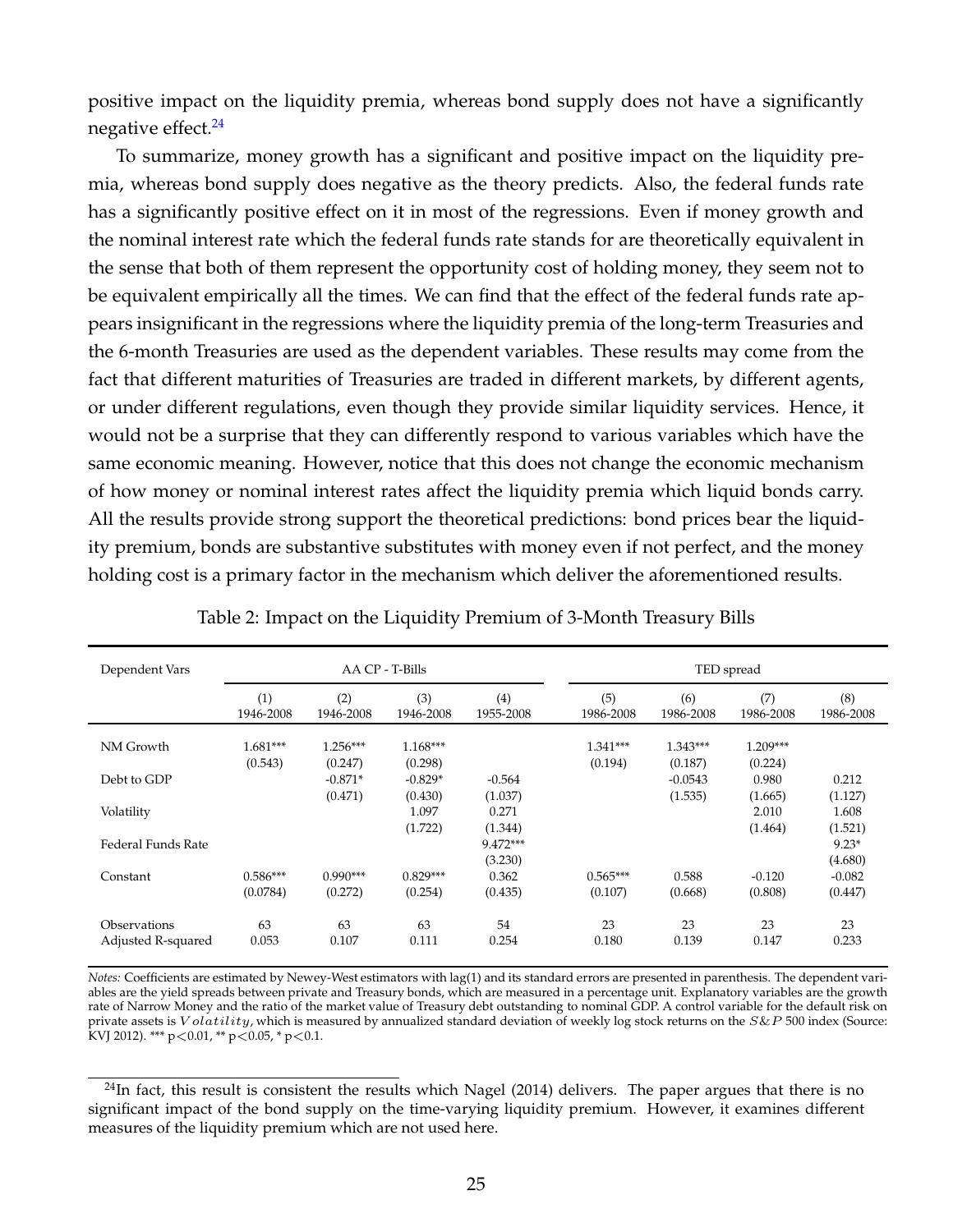### **4 Discussion on Negative Interest Rates**

Negative Treasury yields have been observed in some countries such as Switzerland, the United States, Japan and Germany for the recent years. In particular, since the European Central Bank lowered its target rate to below zero, not a few European countries have been experiencing the negative yields on their government bonds, which includes both short and long term bonds. Since the negative target rate accompanies with the negative interest rate on the excess reserves deposited in their central banks, the government bonds can be as a safe store value to investors who hold a large denomination of excess money to their hands, if the target interest rate is negative. This is the case for most of countries which have been observing the negative yields on their governments bonds. However, we could also observe two countries where the negative Treasury yields were observed, even though their monetary policy rates were positive: Switzerland and the United States. In Switzerland, the yields of almost all the government bonds have been negative after 2008. Also, the secondary market yield of 3 month Treasury bills in the United States had been negative for several days in September, 2015, even if the federal fund rates were slightly positive. In reality, these two governments bonds are treated similarly in the sense that investors regard them as safe assets, and thereby as liquid assets domestically and internationally,<sup>25</sup> unlike other government bonds.<sup>26</sup> Hence, I use the theory and the data to examine whether the asset (or bond) liquidity can cause the negative yields, and if so, under what conditions it can do.

Intuitively, a negative bond yield implies that a bond buyer or lender pays a bond issuer or borrower interests on her lending. It wouldn't make sense if the interest rate were considered as the risk premium which is compensated for the borrower' default risk, because it is the lender that takes the default risk of the loan. On the other hand, money is also a liability issued by a government (a consolidated authority) as government bonds, and therefore money is unambiguously as safe as the government bonds. The existence of money implies that the lender could hold cash, as an perfect alternative or substitute to bonds, whose interest rate is  $0\%$ , i.e., non-negative. Or, if the lender were a financial institution, it could hold money as a reserve deposit its central bank, because it pays a positive interest. Hence, I argue here that this negative Treasury yields can be caused by liquidity properties of government bonds, rather than by safety properties, and so I use the theory set up in the previous section and the relevant data to explore the possibility of asset liquidity based rationale of the observed negative yields.

<sup>&</sup>lt;sup>25</sup> According to Aleks Berentsen, Swiss government bonds can be used as collateral in some markets outside of Switzerland but where the Swiss franc cannot like American government bonds.

<sup>&</sup>lt;sup>26</sup>The yields of both Swiss and American government bonds fell down after the 2008 financial crisis started, whereas the yields of other government bonds rose up a lot because of their default risk.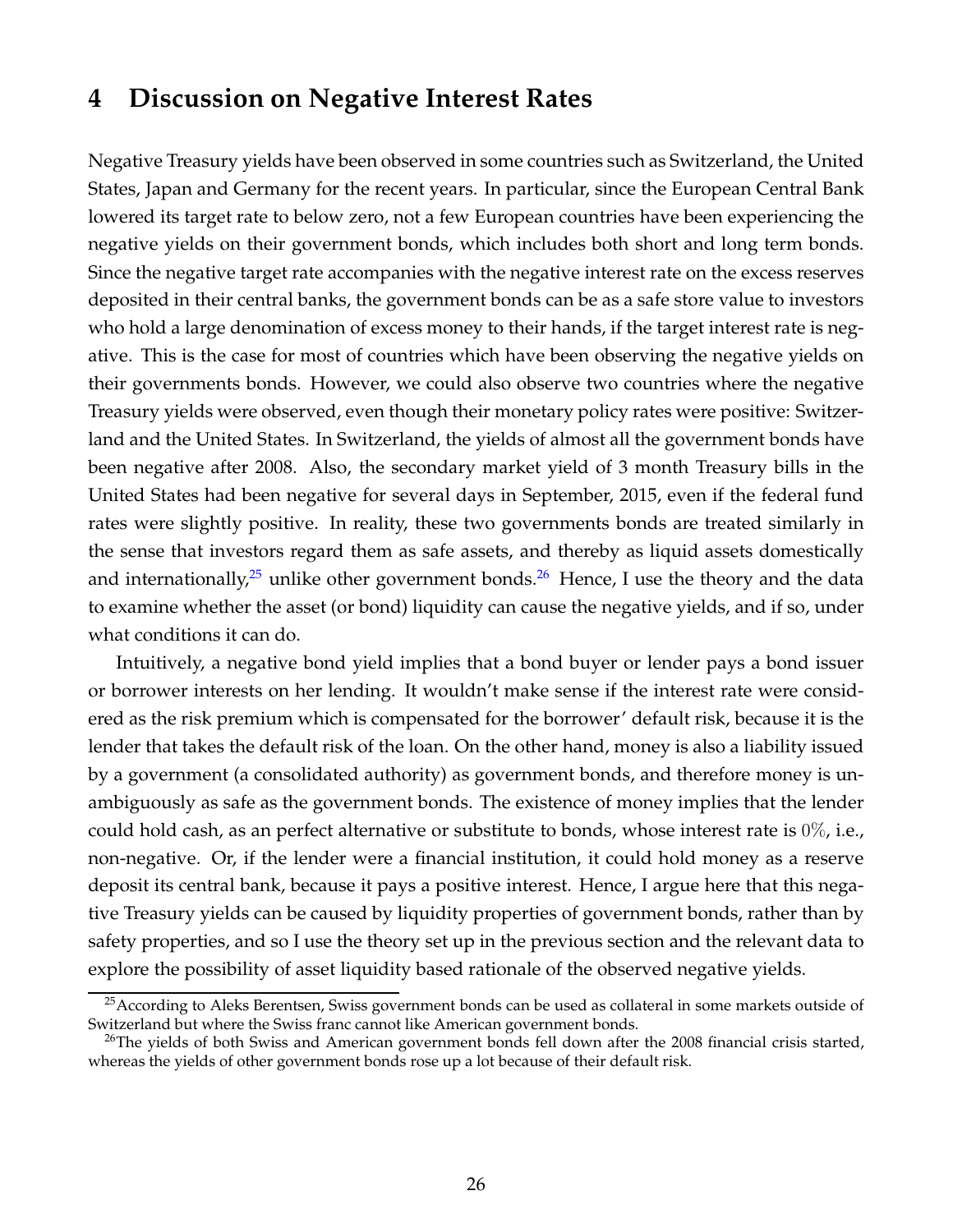As shown in the previous section, the yield of a liquid bond from the model is given by

$$
\rho = \frac{(1-g)\left[\frac{1+\mu}{\beta} - 1\right] - (1-\theta)h\left[u'(z^a) - 1\right]}{(1-g) + g\frac{1+\mu}{\beta} + (1-\theta)h\left[u'(z^a) - 1\right]}
$$
\n(24)

$$
=\frac{(1-g)i - (1-\theta)h [u'(z^a) - 1]}{1+gi + (1-\theta)h [u'(z^a) - 1]}.
$$
\n(25)

The following proposition summarizes under what conditions a bond's liquidity can cause the negative yield.

**Proposition 2.** *The yield on a liquid bond falls below zero under the following conditions, and it is caused by bond liquidity.*

- *(i)* If  $1 \theta = 0$ , the yield on a liquid bond is negative, only when  $i < 0$ .
- *(ii)* If  $1 \theta \neq 0$ , the yield on a liquid bond can be negative, even when  $i \geq 0$ ,
	- a) if  $i = 0$  and  $u'(z^a) > 1$ , i.e., the nominal yield on an illiquid bond is zero and the liquidity *premium is positive, or*
	- *b*) if  $i > 0$  and  $i < (1 \theta)h$   $[u'(z^a) 1] / (1 g)$ ., i.e., a certain portion of the marginal liquidity *service benefit provided by a liquid bond is greater than the marginal cost of holding money.*

The proof is straightforward from equation (25) and thereby is omitted here. The theory predicts the following interesting results. First of all, if there do not exist financial markets such as Repo markets where there exists strong demand on liquid bonds for their liquidity services, called DM2 in the model, negative yields on liquid bonds (or, government bonds) can not be negative even when  $i$ , as a proxy of the money holding cost, is positive. Specifically, the DM2 is the market where government bonds are used in Repo contracts as collateral, but would not money. If we think about  $i$  as a monetary policy rate or other short term interest rates, the cases of Switzerland and the U.S. would not happen, because the monetary policy target range in Switzerland had been positive until December in 2014<sup>27</sup> and the federal funds rate has never been negative so far. However, if there exist DM2, i.e.,  $1 - \theta \neq 0$ , the negative yield can emerge, in particular, when bond supply is scarce and the monetary policy rate is low: money is redundant and therefore the opportunity cost of holding money is low. In other words, the negative yield can appear even in the situation where the policy rate is positive. This implies that the liquidity services which liquid bonds provide are valued high relatively to the money holding cost. As a result, bond buyers become willing to hold the bonds with negative yields in their portfolios and to use in transactions.

Interestingly, the case of Switzerland is exactly consistent with the predictions of the theory. As mentioned above, we could observe the negative Treasury yields even during period

<sup>&</sup>lt;sup>27</sup>It is fixed at 0 - 1.00% on 12/11/2008, 0 - 0.75% on 3/12/2009, 0 - 0.25% on 8/3/2011, -0.75 - 0.25% on 12/18/2014, and -1.25 - -0.25% on 1/15/2015.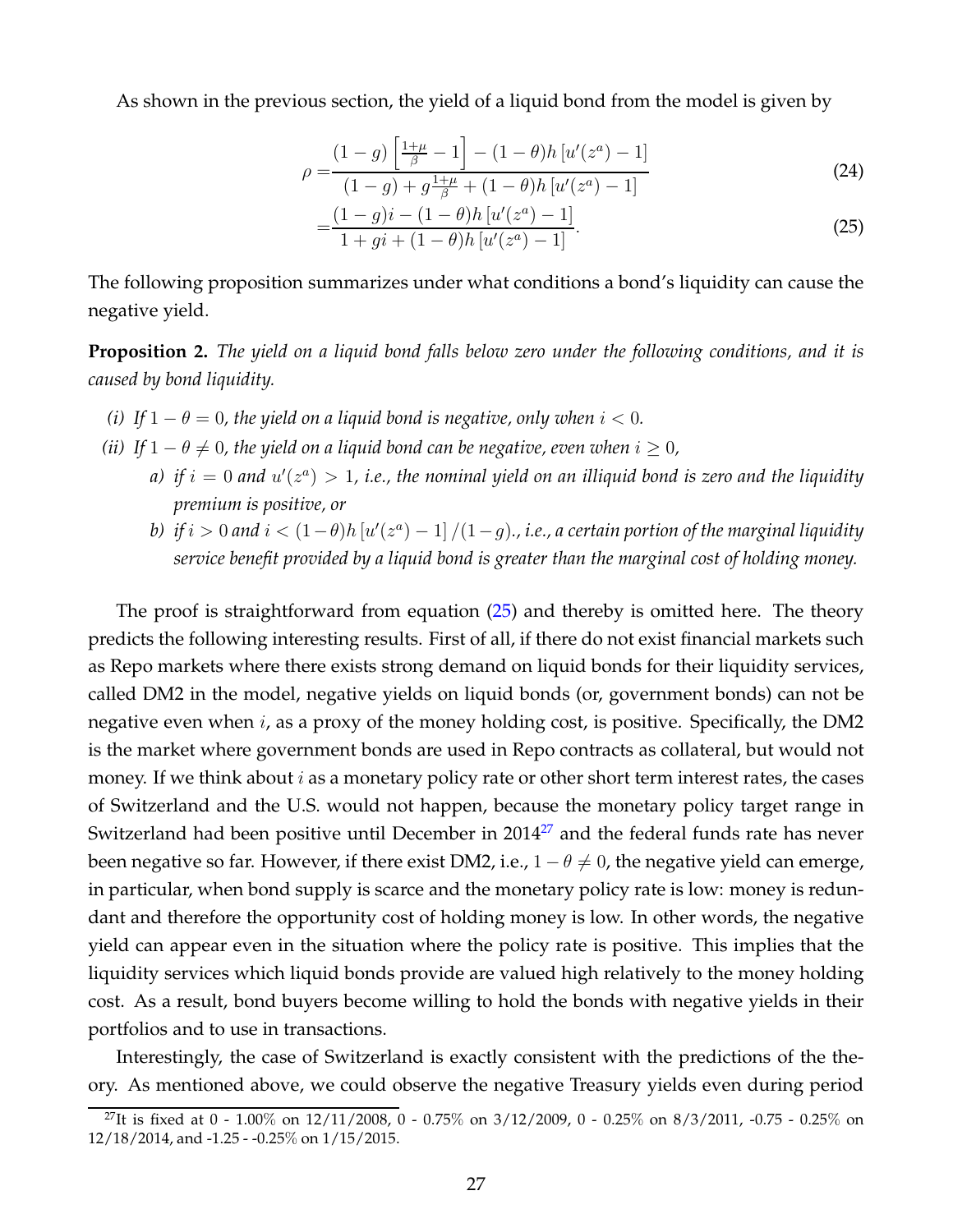when its monetary policy target was positive. As shown in Figure  $\delta$ , the negative yields on government bonds emerged around 2010 for the first time. Also, it presents huge changes in money and the government bond supply around the 2007-2008. For example, the ratio of the government bond supply relative to GDP was higher than 50%, but fell down to around 30%, whereas the money supply, measured by  $M1^{28}$ , relatively increased more than twice during the same period, and also it grew at a higher rate. Moreover, the interest target range of the Swiss National Bank was 0-1.00% at then end of 2008, and then, continued to hover around zero. According to both theoretical and empirical results, all of these data strongly suggest the idea that these two changes would increase the liquidity premia, and also cause the negative Treasury yields. In other words, the relative scarcity of the liquid government bonds against money in the market would have led to the negative yields through an increase in the liquidity premia on the government bonds.



Figure 8: Interest Rates, Money and Gov't Bond Supply in Switzerland

Moreover, we can find another example even in the United States. In particular, the theory is also consistent with the comments from the market participants during the periods when negative nominal yields on Treasuries were observed in the US. For example, according to *Bloomberg* (September 25, 2015), Kenneth Silliman, head of US short-term rates trading in New York at TD Securities unit, one of 22 primary dealers that trade with the Fed said,

*"Yields on U.S. Treasury bills fell below zero as an influx of cash and pent-up appetite for safe assets led investors to accept negative returns after the Federal Reserve decided not to raise its short-term*

 $^{28}$ It includes currency in circulation, sight deposits and deposits in transaction accounts.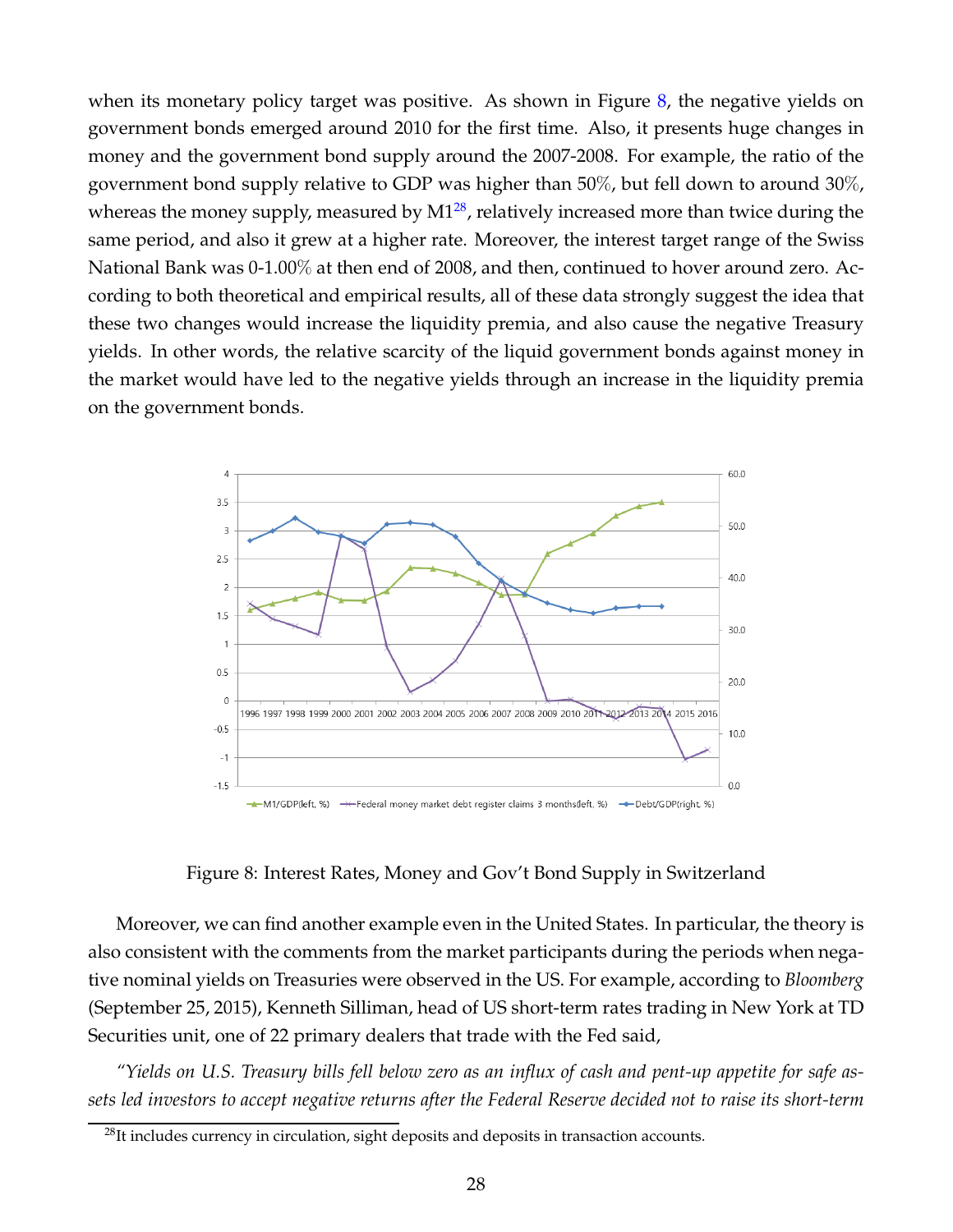*interest rate. ...... Investors will have additional funds totaling about* \$*100 billion returned to them in the next month as the government cuts bill supply heading into negotiations with Congress about the statutory debt limit",* <sup>2930</sup>

In brief, he mentions that the main factors which drove down the nominal bond yields to below zero were 'a cut in bill supply' and the low short term interest rate. Notice that the policy rate of the Fed, has been hovering around zero for more than 7 years since 2008. In other words, when the negative bond yields occurred, the money holding cost was low, and also the bill supply was expected to decrease and to be low relatively. However, there have existed strong demand on the government bonds. Both factors were at work together in the direction to raise up the liquidity premium of liquid bonds such as Treasury bills, so that the nominal bond yields seem to fall down to the negative territory even during the short time period.

To summarize, the observed data in Switzerland and the United States strongly suggest that the low money holding cost and the scarcity of liquid bonds could cause the negative Treasury yields through the liquidity channel in both countries.

### **5 Conclusion**

This paper explores the effects of monetary policy on the liquidity premia counted in the prices of liquid financial assets such as government bonds. The theory delivers elaborate predictions about under which conditions and through what mechanism money growth can affect the liquidity premia. For example, money growth rate, not its level, has a positive relationship with them because high money growth rate implies the high opportunity cost of holding money and thereby the high demand on liquid bonds only when liquid bond supply are scarce. Also, the theory provides a rationale that this mechanism works because liquid bonds play a role as substitutes to money in part. On the other hand, the level of liquid bond supply also directly affects the liquidity premia by changing relative scarcity of the bonds. The empirical analysis with the U.S. data provides a strong support for the theoretical predictions: the money growth rate, not its level, is positively correlated with the liquidity premia, whereas bond supply negatively. Last but not least, the paper explains how the liquidity premia are associated with the negative nominal yields on liquid bonds which were observed in the US and Switzerland. The theory

<sup>29</sup>Source: http://www.bloomberg.com/news/articles/2015-09-17/treasury-bill-yields-turn-negative-as-fedleaves-rates-unchanged

<sup>30</sup>See the following comment in *The Wall Street Journal* (Sept 23, 2014) for another example: "Short-term debt trading at negative yields was essentially unheard of before the 2008 financial crisis. But since then, the condition has cropped up at times of market stress, reflecting extraordinarily expansive central-bank policy and anemic growth in much of the world. Yields on some U.S. bills traded below zero at the end of each of the past three years amid strong demand for liquid assets, according to analysts." Source: http://www.wsj.com/articles/treasurybill-yield-tips-into-negative-territory-1411516748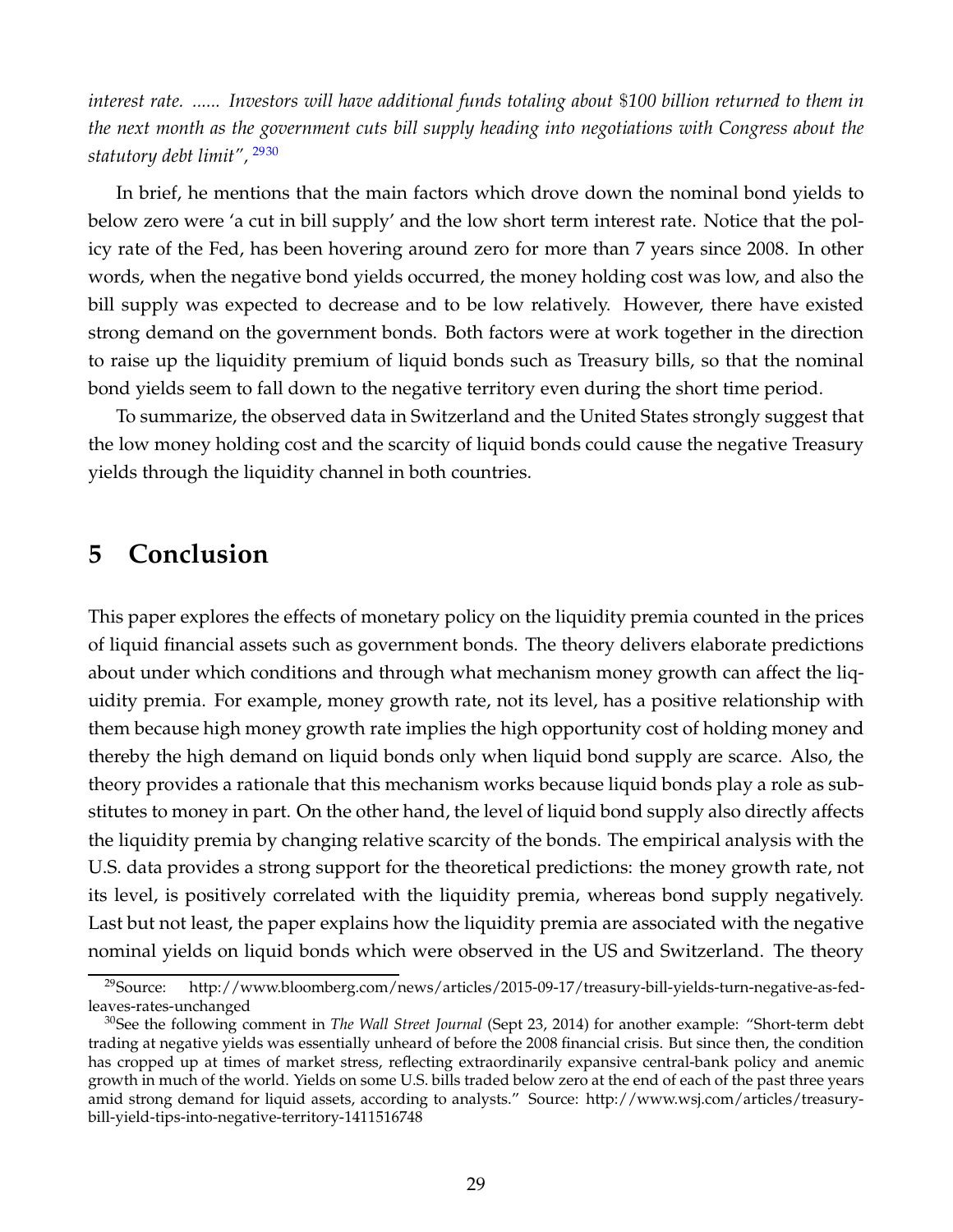and the relevant data strongly suggest that those negative yields would be caused by scarcity of liquid bond supply and so high liquidity premia, when the money holding cost is low.

### **References**

- ARUOBA, S. B., C. J. WALLER, AND R. WRIGHT (2011): "Money and capital," *Journal of Monetary Economics*, 58(2), 98 – 116.
- BRUNNERMEIER, M. K. (2009): "Deciphering the Liquidity and Credit Crunch 2007-2008," *Journal of Economic Perspectives*, 23(1), 77–100.
- CARAPELLA, F., AND S. WILLIAMSON (2015): "Credit Markets, Limited Commitment, and Government Debt\*," *The Review of Economic Studies*.
- GEROMICHALOS, A., AND L. HERRENBRUECK (2016): "Monetary Policy, Asset Prices, and Liquidity in Over-the-Counter Markets," *Journal of Money, Credit and Banking*, 48(1), 35–79.
- GEROMICHALOS, A., L. HERRENBRUECK, AND K. SALYER (2013): "A Search-Theoretic Model of the Term Premium," Discussion paper, UC Davis.
- GEROMICHALOS, A., J. LEE, S. LEE, AND K. OIKAWA (2016): "Over-the-counter trade and the value of assets as collateral," *Economic Theory*, 62(3), 443–475.
- GEROMICHALOS, A., J. M. LICARI, AND J. SUAREZ-LLEDO (2007): "Monetary Policy and Asset Prices," *Review of Economic Dynamics*, 10(4), 761–779.
- GEROMICHALOS, A., AND I. SIMONOVSKA (2011): "Asset Liquidity and International Portfolio Choice," Discussion paper, National Bureau of Economic Research.
- GREENWOOD, R., S. G. HANSON, AND J. C. STEIN (2015): "A Comparative-Advantage Approach to Government Debt Maturity," *The Journal of Finance*, 70(4), 1683–1722.
- JACQUET, N. L., AND S. TAN (2012): "Money and asset prices with uninsurable risks," *Journal of Monetary Economics*, 59(8), 784–797.
- JUNG, K. M., AND S. LEE (2015): "A Liquidity-Based Resolution of the Uncovered Interest Parity Puzzle," MPRA Paper 64164, University Library of Munich, Germany.
- KRISHNAMURTHY, A. (2010): "How Debt Markets Have Malfunctioned in the Crisis," *Journal of Economic Perspectives*, 24(1), 3–28.
- KRISHNAMURTHY, A., AND A. VISSING-JORGENSEN (2012): "The aggregate demand for treasury debt," *Journal of Political Economy*, 120(2), 233–267.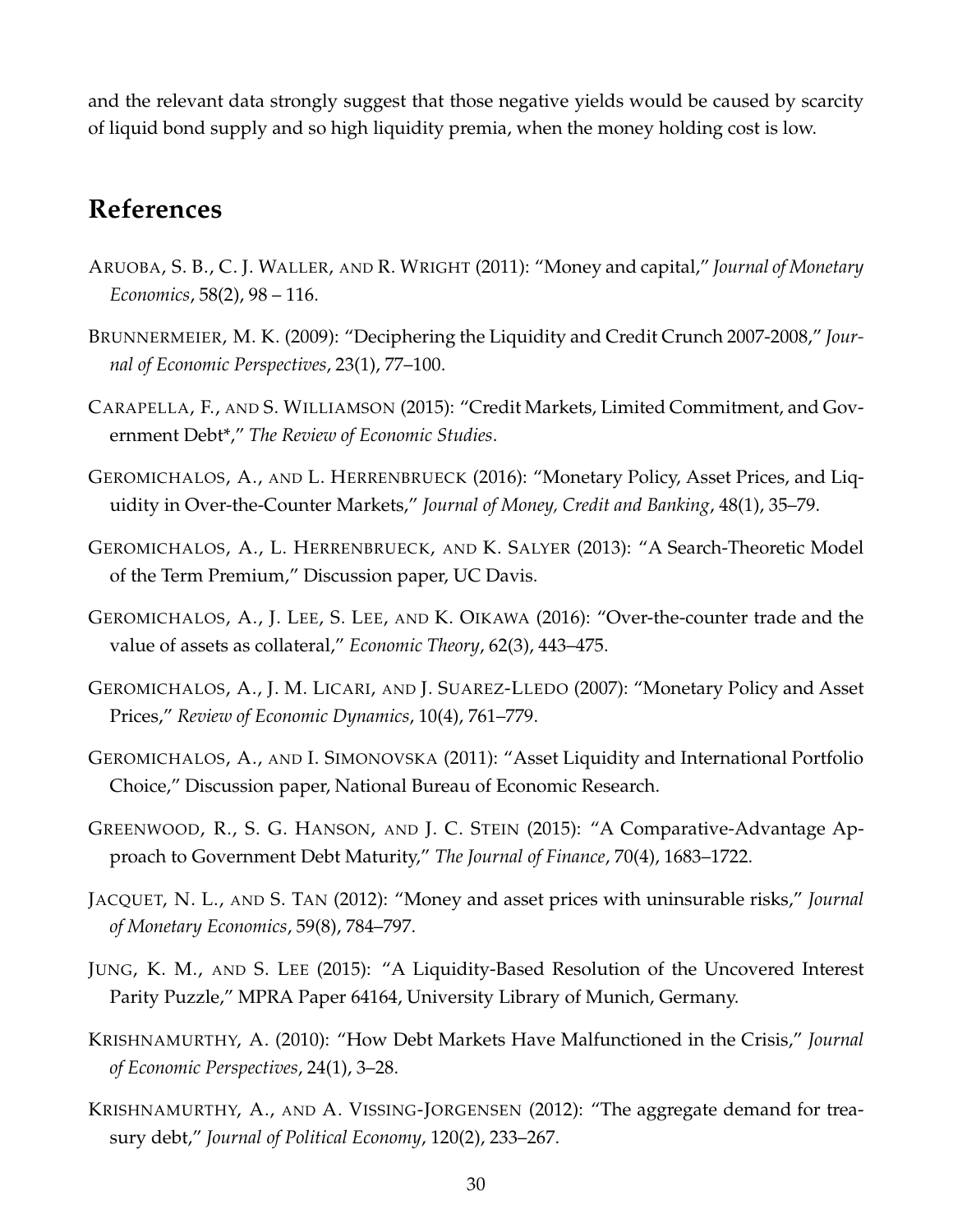- LAGOS, R. (2010a): "Asset prices and liquidity in an exchange economy," *Journal of Monetary Economics*, 57(8), 913–930.
- (2010b): "Asset prices and liquidity in an exchange economy," *Journal of Monetary Economics*, 57(8), 913–930.
- LAGOS, R., G. ROCHETEAU, AND R. WRIGHT (2014): "The art of monetary theory: A new monetarist perspective," *forthcoming, Journal of Economic Literature*.
- LAGOS, R., AND R. WRIGHT (2005): "A Unified Framework for Monetary Theory and Policy Analysis," *Journal of Political Economy*, 113(3), 463–484.
- LESTER, B., A. POSTLEWAITE, AND R. WRIGHT (2012): "Information, liquidity, asset prices, and monetary policy," *The Review of Economic Studies*, 79(3), 1209–1238.
- LONGSTAFF, F. (2004): "The Flight-to-Liquidity Premium in U.S. Treasury Bond Prices," *The Journal of Business*, 77(3), 511–526.
- LUCAS JR., R. E., AND J. P. NICOLINI (2015): "On the stability of money demand," *Journal of Monetary Economics*, 73, 48 – 65, Carnegie-Rochester-NYU Conference Series on Public Policy monetary Policy: An Unprecedented Predicament held at the Tepper School of Business, Carnegie Mellon University, November 14-15, 2014.
- NAGEL, S. (2014): "The Liquidity Premium of Near-Money Assets," Working Paper 20265, National Bureau of Economic Research.
- ROCHETEAU, G., AND R. WRIGHT (2005a): "Money in search equilibrium, in competitive equilibrium, and in competitive search equilibrium," *Econometrica*, 73(1), 175–202.
- (2005b): "Money in search equilibrium, in competitive equilibrium, and in competitive search equilibrium," *Econometrica*, 73(1), 175–202.
- ROCHETEAU, G., R. WRIGHT, AND S. X. XIAO (2016): "Open Market Operations," *Working paper*.
- VAYANOS, D. (2004): "Flight to Quality, Flight to Liquidity, and the Pricing of Risk," Working Paper 10327, National Bureau of Economic Research.
- WALLER, C. J. (2015): "Microfoundations of Money: Why They Matter," *Federal Reserve Bank of St. Louis Review*, Fourth Quarter, pp. 289–301.
- WILLIAMSON, S. D. (2012): "Liquidity, Monetary Policy, and the Financial Crisis: A New Monetarist Approach," *American Economic Review*, 102(6), 2570–2605.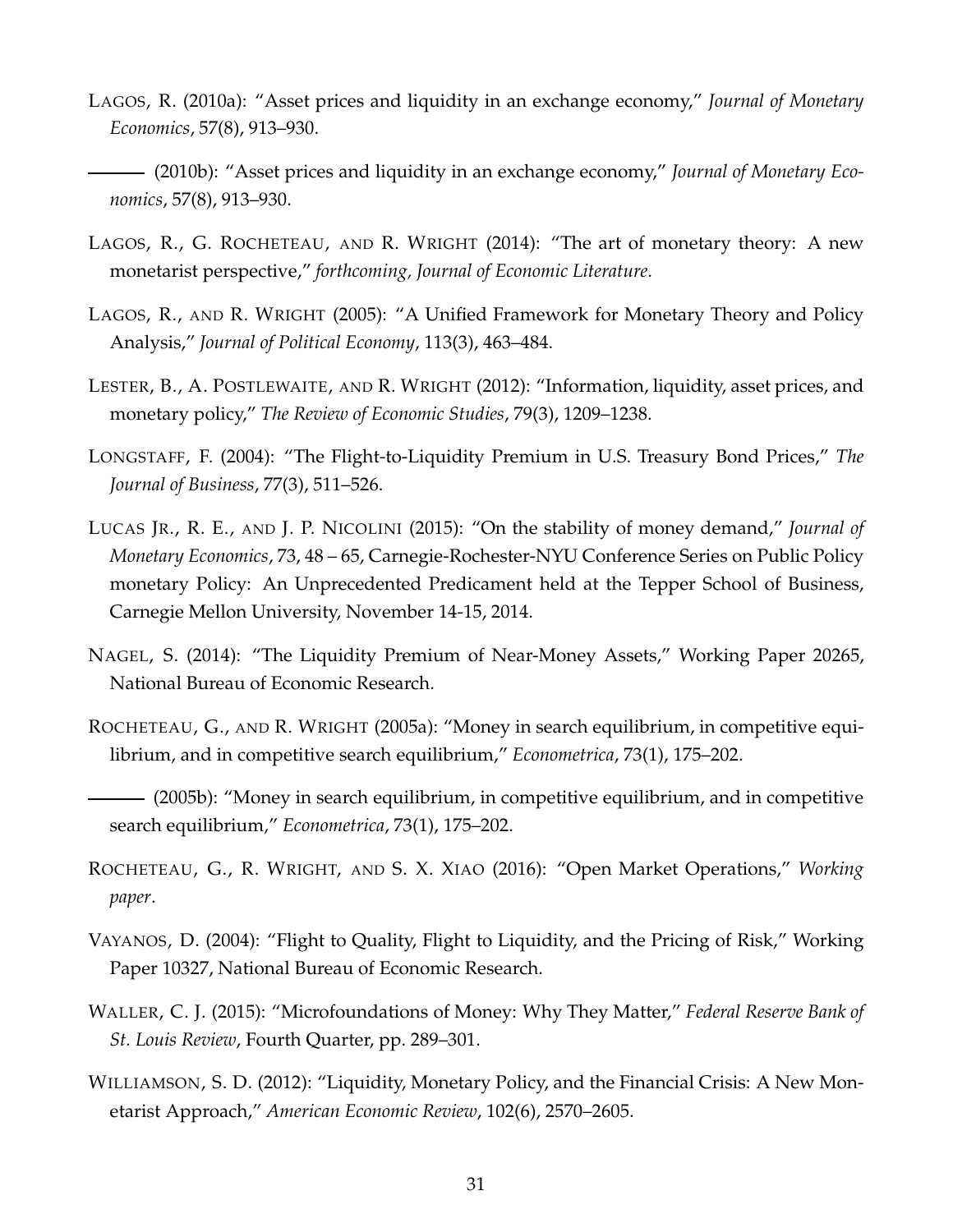## **A Appendix**

*Proof.* Proof of Lemmas 1 and 2.

First, consider Lemma 1. Substituting  $\phi_t\boldsymbol{p}_t$  into the objective function in Equation 6 reexpress the bargaining problem as

$$
\max_{q_t^1}\left\{u(q_t^1)-q_t^1\right\}
$$

subject to  $q_t^1 = \phi_t p_t$ , and  $p_t \leq \tilde{w}_t$ . If  $\phi_t \tilde{w}_t \geq q^*$ , the optimal choice of  $q_t^1$  will be the first best quantity  $q^*$ , i.e.,  $q_t^1 = q^*$ . Then,  $p_t = (p_t^m, p_t^a)$  such that  $\phi_t p_t^m + gp_t^a = q^*$ . However, if  $\phi_t \widetilde{\mathbf{w}}_t < q^*$ , the effective budget constraint is binding. Accordingly, the buyer will give up all her real balances in order to purchase as many as possible. Then, the optimal choice of  $q_t^1$  will be the same as her real balances  $\phi_t\widetilde{\mathbf{w}}_t$ . Also,  $\boldsymbol{p}_t=(m_t,a_t)$ . When it comes to Lemma 2, the same steps above can be taken for proof. Since it is straightforward, it is omitted.  $\Box$ 

*Proof.* Proof of Lemma 3

First, consider whether the real balances are as a direct medium of exchange or as collateral to borrow credit enough to obtain the optimal quantity  $q^*$  in each of the two DM markets. If  $\tilde{z}_t \geq q^*$  or  $\tilde{z}_t^a \geq q^*$ ,  $q_t^1 = q^*$  or  $q_t^2 = q^*$ ; otherwise,  $q_t^1 = \tilde{z}_t$  or  $q_t^2 = \tilde{z}_t^a$  by lemmas 1 or 2. Then, plugging these results into the first order conditions (13) and (14) for the maximum of the objective function will yield the equilibrium prices  $\phi_t$  and  $\psi_t$ . Also, the marginal utility function  $u'$  is monotonically decreasing in its argument, so that the equilibrium is uniquely determined.  $\Box$ 

#### *Proof.* Proof of Corollary 1

The quantity which buyers can consume with their money holdings in the DM is determined by equation (15) when the real balances are not enough to obtain  $q^*$ .

$$
\frac{1+\mu}{\beta} = 1 + \theta \left[ u'(\phi M + gA) - 1 \right]
$$

Then, if we plug zero into  $\phi M$  and solve this equation for  $\mu$ , we can obtain the upper bound of  $\mu$  for the monetary equilibria as follows.

$$
\bar{\mu} \equiv {\mu : \mu = \beta[1 + \theta[u'(gA) - 1]]} - 1
$$